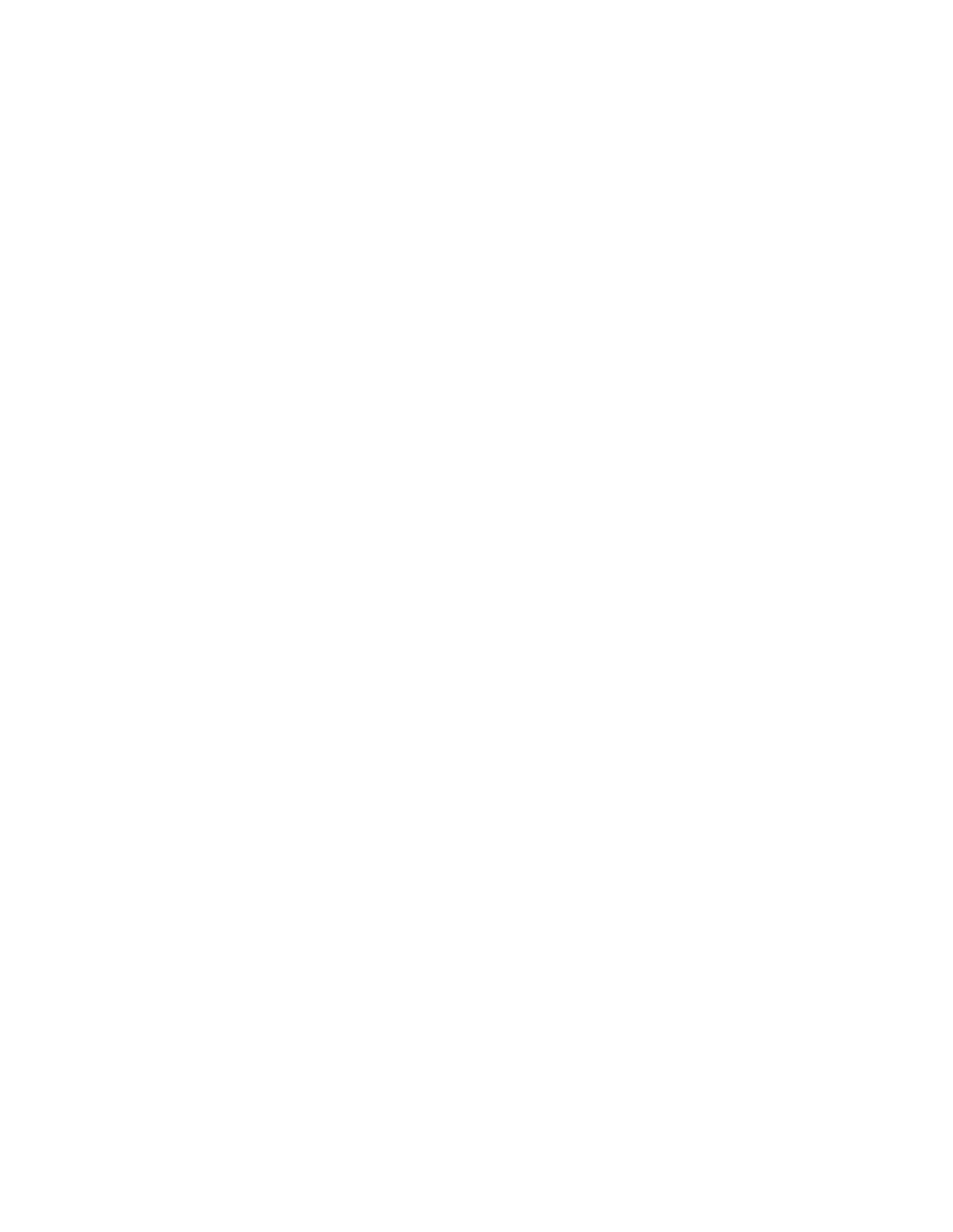

# 2970S Sidehill Leveling System<br>for 9650, 9660, 9750, 9760 and 9860 STS Combines

## **TABLE OF CONTENTS**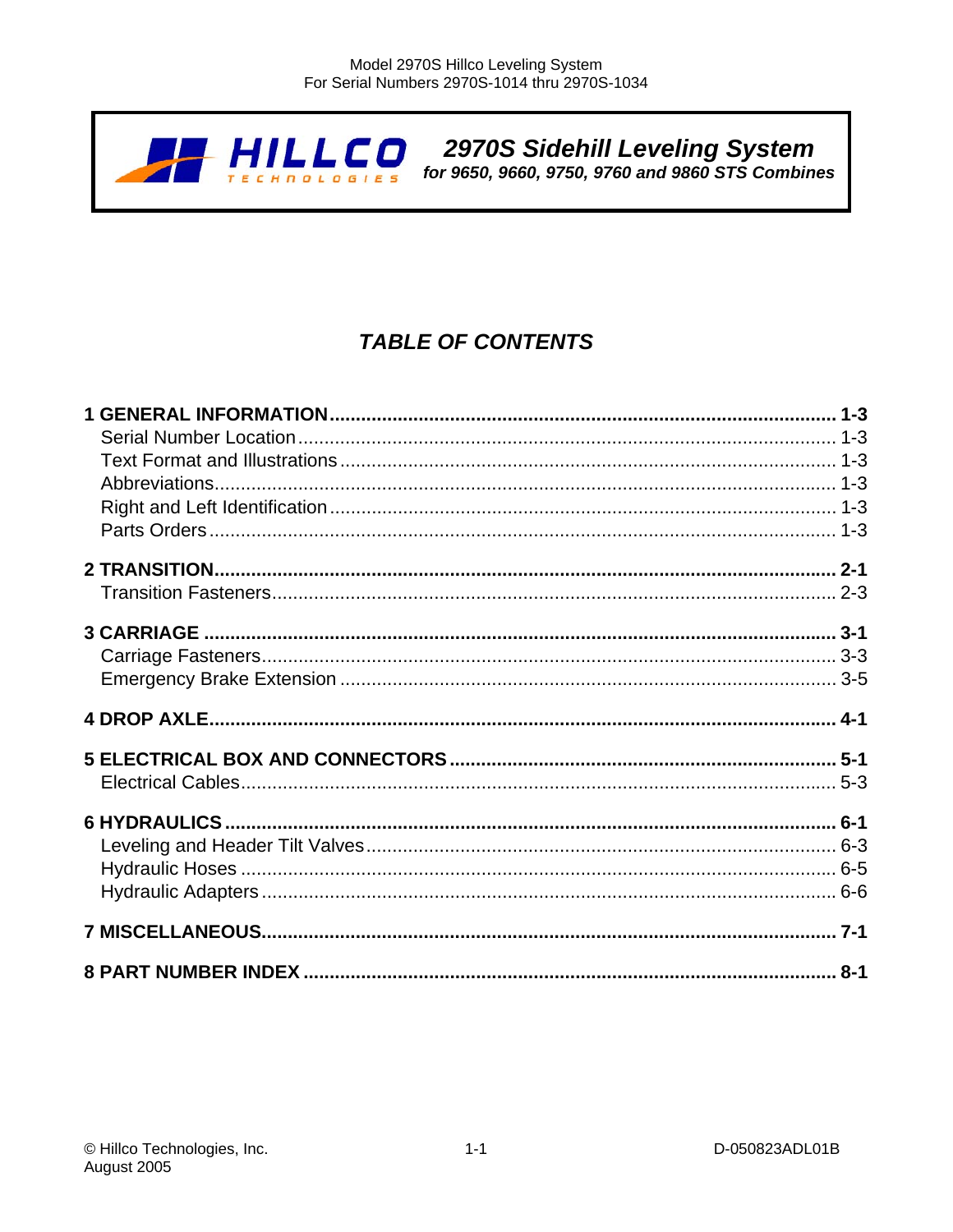Hillco Technologies, Inc. 107 1<sup>st</sup> Avenue Nezperce Id. 83543

www.hillcotechnologies.com

© Hillco Technologies, Inc. 1-2 D-050823ADL01B August 2005

Fax 208.937.2280<br>Phone 208.937.2461 Phone 208.937.2461<br>Toll Free 800.937.2461 800.937.2461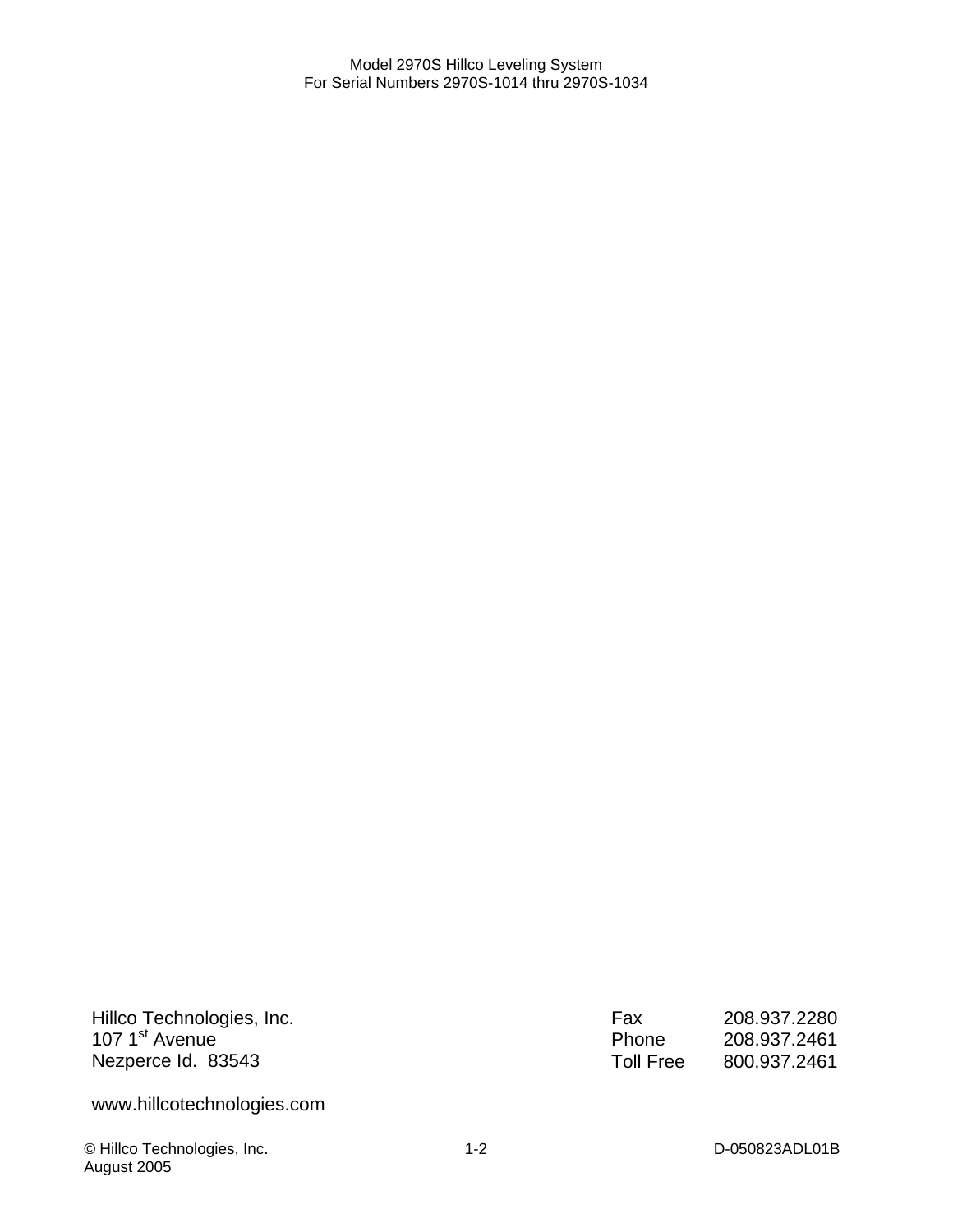## Model 2970S Hillco Leveling System For Serial Numbers 2970S-1014 thru 2970S-1034 **1** *GENERAL INFORMATION*

## *SERIAL NUMBER LOCATION*



## *TEXT FORMAT AND ILLUSTRATIONS*

The arrangement of this parts catalog is for easy identification of parts. All parts are illustrated in exploded views in proper relation to each other. Some diagrams refer to other pages for further information. Reference numbers used in the illustrations refer to line numbers in the part lists. The part lists appear to the right of all diagrams and correspond with those diagrams. Included in the part lists, along with the reference numbers are part numbers, part descriptions and the quantity of the part required per leveling system.

## *ABBREVIATIONS*

- **SN** "Serial Number" The four digits shown in the SN column refer to the last four digits in the Hillco serial number. Each Model 2970S system uses the following format: 2970S-XXXX (sequential numbers).
- **ASM** "Assembly" refers to a whole grouping of parts (usually shown in the diagram corresponding with the page where "ASM" is shown).
- **NS** "Not Shown" refers to a part that is not depicted in the illustration.

## *RIGHT AND LEFT IDENTIFICATION*

The reference to right-hand and left-hand in this catalog is identified by the operator standing at the rear of the machine looking toward the front of the machine (in normal forward travel).

## *PARTS ORDERS*

Orders must specify product model, serial number, correct part number, complete description, quantity required, method of shipment, shipping address, and billing address.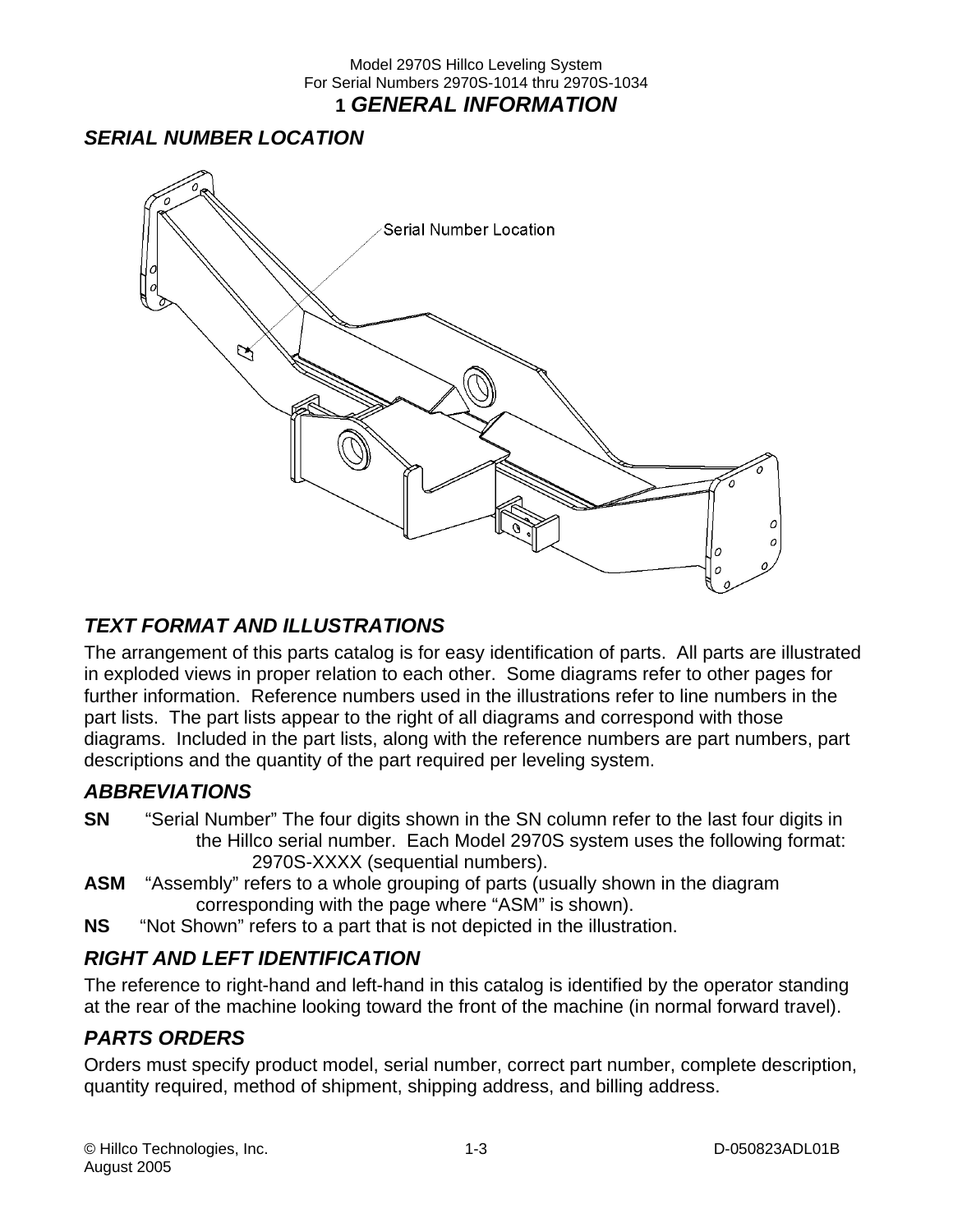## **2** *TRANSITION*

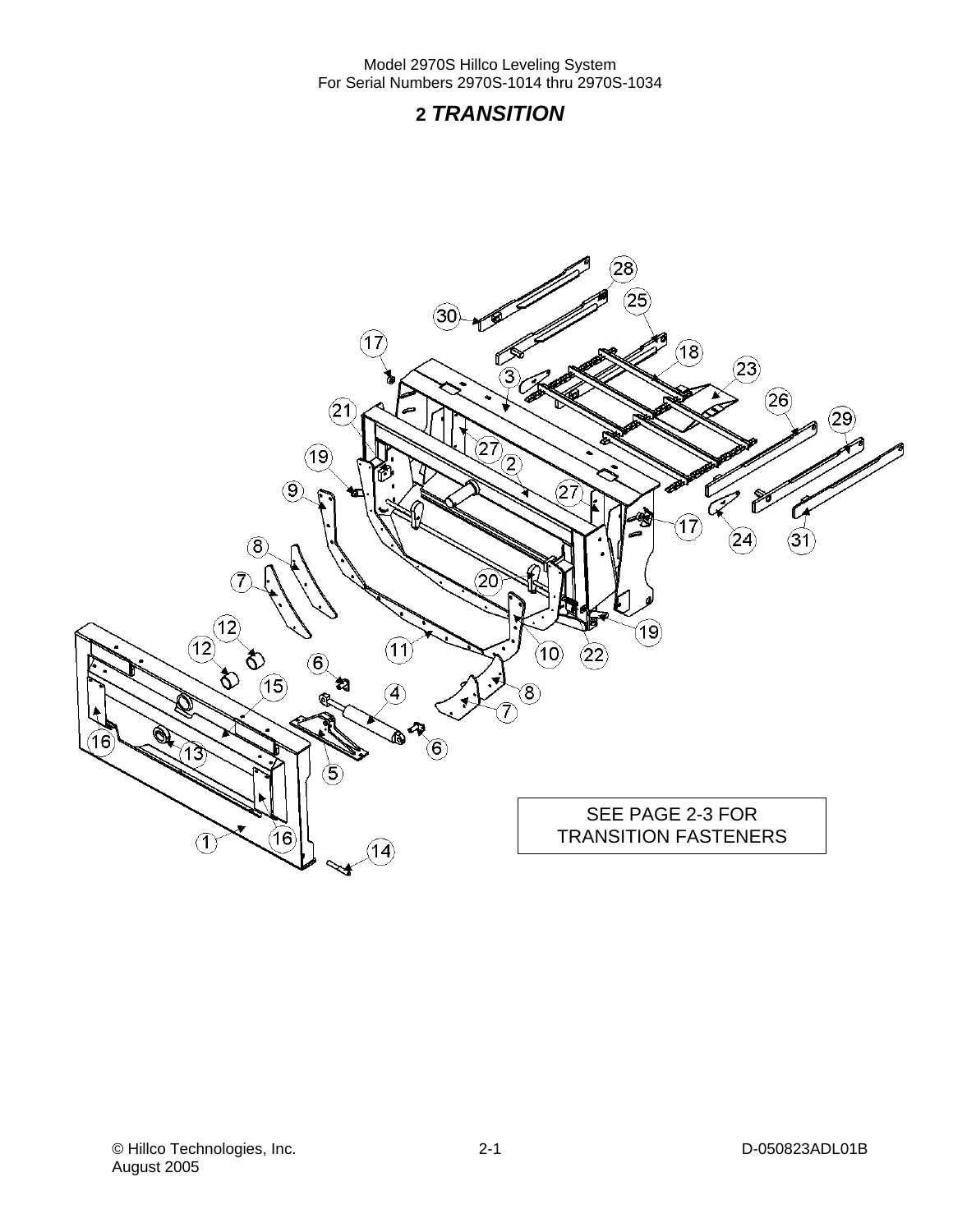|                 | <b>TRANSITION COMPONENTS</b> |                |                                                                                         |                            |  |  |
|-----------------|------------------------------|----------------|-----------------------------------------------------------------------------------------|----------------------------|--|--|
| REF.            | <b>PART NO. IQTY.</b>        |                | <b>PART NAME</b>                                                                        | <b>NOTES</b>               |  |  |
| $\mathbf{1}$    | LA-250162                    | $\mathbf{1}$   | <b>TA ASM</b>                                                                           |                            |  |  |
| $\overline{2}$  | LA-250242                    | 1              | <b>TT ASM, FRONT</b>                                                                    |                            |  |  |
| 3               | LA-250402                    | $\mathbf{1}$   | TT ASM, REAR                                                                            |                            |  |  |
| 4               | HC-138581                    | 1              | CYLINDER, SLAVE                                                                         | **SEE HYDRAULIC PAGE 6-2   |  |  |
| 5               | LA-250712                    | 1              | TM ASM, SLV CYL ROD MNT                                                                 |                            |  |  |
| 6               | LA-253882                    | $\overline{2}$ | LM ASM, PIN                                                                             |                            |  |  |
| $\overline{7}$  | LP-250551                    | $\overline{2}$ | TM UHMW, BACKING WEARPAD                                                                |                            |  |  |
| 8               | LM-250541                    | $\overline{2}$ | TM PLT. BACKING                                                                         |                            |  |  |
| 9               | LM-250571                    | $\mathbf{1}$   | TM UHMW, RIGHT WEARPAD                                                                  |                            |  |  |
| 10              | LM-250561                    | 1              | TM UHMW, LEFT WEARPAD                                                                   |                            |  |  |
| 11              | LM-250581                    | 1              | TM UHMW, BOTTOM WEARPAD                                                                 |                            |  |  |
| 12              | LTP-241721                   | $\overline{2}$ | <b>BUSHING, PIVOT</b>                                                                   |                            |  |  |
| 13              | LM-226841                    | $\mathbf{1}$   | TM COLLAR, PIVOT                                                                        |                            |  |  |
| 14              | LM-229192                    | $\overline{2}$ | TM ROD, LOCK                                                                            |                            |  |  |
| <b>NS</b>       | MC-135531                    | $\overline{2}$ | TM SPRING, LOCK PIN                                                                     |                            |  |  |
| 15              | LP-250521                    | $\mathbf{1}$   | TM PLT. TOP SHIELD                                                                      |                            |  |  |
| 16              | LM-250532                    | $\overline{2}$ | TM PLT, LEFT & RIGHT SHIELD                                                             |                            |  |  |
| 17              | LM-250591                    | 2              | TM RND, EYEBOLT SPACER                                                                  |                            |  |  |
| 18              | LM-251891                    | $\mathbf{1}$   | <b>FEEDER CHAIN</b>                                                                     |                            |  |  |
| <b>NS</b>       | MC-141331                    | 6              | CONNECTING LINK, JD HD CHAIN                                                            |                            |  |  |
| <b>NS</b>       | MC-142251                    | 3              | OFFSET LINK, JD HD FEEDER CHAIN                                                         |                            |  |  |
| NS.             | MC-142261                    | $\mathbf{1}$   | S-WIRE KEEPER PINS, JD HD FEEDER CHAIN (PKG OF 6)                                       |                            |  |  |
| 19              | LA-256161                    | $\overline{2}$ | TM ASM. HANDLE ADJUSTER                                                                 |                            |  |  |
| 20              | LA-256141                    | 2              | TM ASM, LOWER CAM ADJUSTER                                                              |                            |  |  |
| 21              | LM-255592                    | 2              | <b>BAR. UPPER STOP BLOCK</b>                                                            |                            |  |  |
| 22              | MC-142181                    | $\overline{2}$ | SPRING, COMPRESSION                                                                     |                            |  |  |
| 23              | LP-258201                    | $\mathbf{1}$   | SHIELD, TT HOSES                                                                        |                            |  |  |
| 24              | LP-258241                    |                | 2 PLATE COVER, JD'S ADJUSTER                                                            |                            |  |  |
|                 |                              |                | <b>OPTIONAL FOR 50 SERIES COMBINES ONLY</b>                                             |                            |  |  |
| 25              | LA-256371                    | $\mathbf 1$    | TM ARM ASM, FEEDER DRUM RHT                                                             |                            |  |  |
| 26              | LA-256361                    | $\overline{1}$ | TM ARM ASM, FEEDER DRUM LFT                                                             |                            |  |  |
|                 |                              |                | <b>OPTIONAL FOR 50 SERIES COMBINES WITH CONTOUR MASTER</b>                              |                            |  |  |
| 27 <sup>1</sup> | LP-251561                    |                | 2 TM PLT, FILLER                                                                        |                            |  |  |
| NS I            | LM-254781                    | $\mathbf{1}$   | LM FLAT, CM BAR                                                                         | REPLACES CM CYLINDER       |  |  |
| NS I            | LM-252171                    |                | 2 TM FLT, FILLER                                                                        |                            |  |  |
|                 |                              |                | <b>OPTIONAL FOR 60 SERIES COMBINES WITH CONTOUR MASTER</b>                              |                            |  |  |
|                 | NS   LM-254781               |                | 1 LM FLAT, CM BAR                                                                       | REPLACES CM CYLINDER       |  |  |
| NS              | LP-254791                    |                | 2 LM PLT, FILLER                                                                        | <b>FLOOR FILLER PLATES</b> |  |  |
|                 |                              |                | FOR ALL EARLY 60 SERIES COMBINES WHICH FALL BETWEEN THE FOLLOWING SERIAL NUMBER BREAKS: |                            |  |  |
|                 |                              |                | 9760STS ( -711234); 9660STS ( -711338); 9860STS ( -710901)                              |                            |  |  |
| 28              | LA-255681                    |                | 1 TM ARM ASM, FEEDER DRUM RHT                                                           |                            |  |  |
|                 |                              |                | 29   LA-255671   1   TM ARM ASM, FEEDER DRUM LFT                                        |                            |  |  |
|                 |                              |                | FOR ALL LATE 60 SERIES COMBINES WHICH FALL BETWEEN THE FOLLOWING SERIAL NUMBER BREAKS:  |                            |  |  |
|                 |                              |                | 9760STS (711234- ); 9660STS (711338- ); 9860STS (710901                                 |                            |  |  |
| 30              | LA-256101                    |                | 1 TM ARM ASM, FEEDER DRUM RHT                                                           |                            |  |  |
|                 |                              |                | 31   LA-256091   1   TM ARM ASM, FEEDER DRUM LFT                                        |                            |  |  |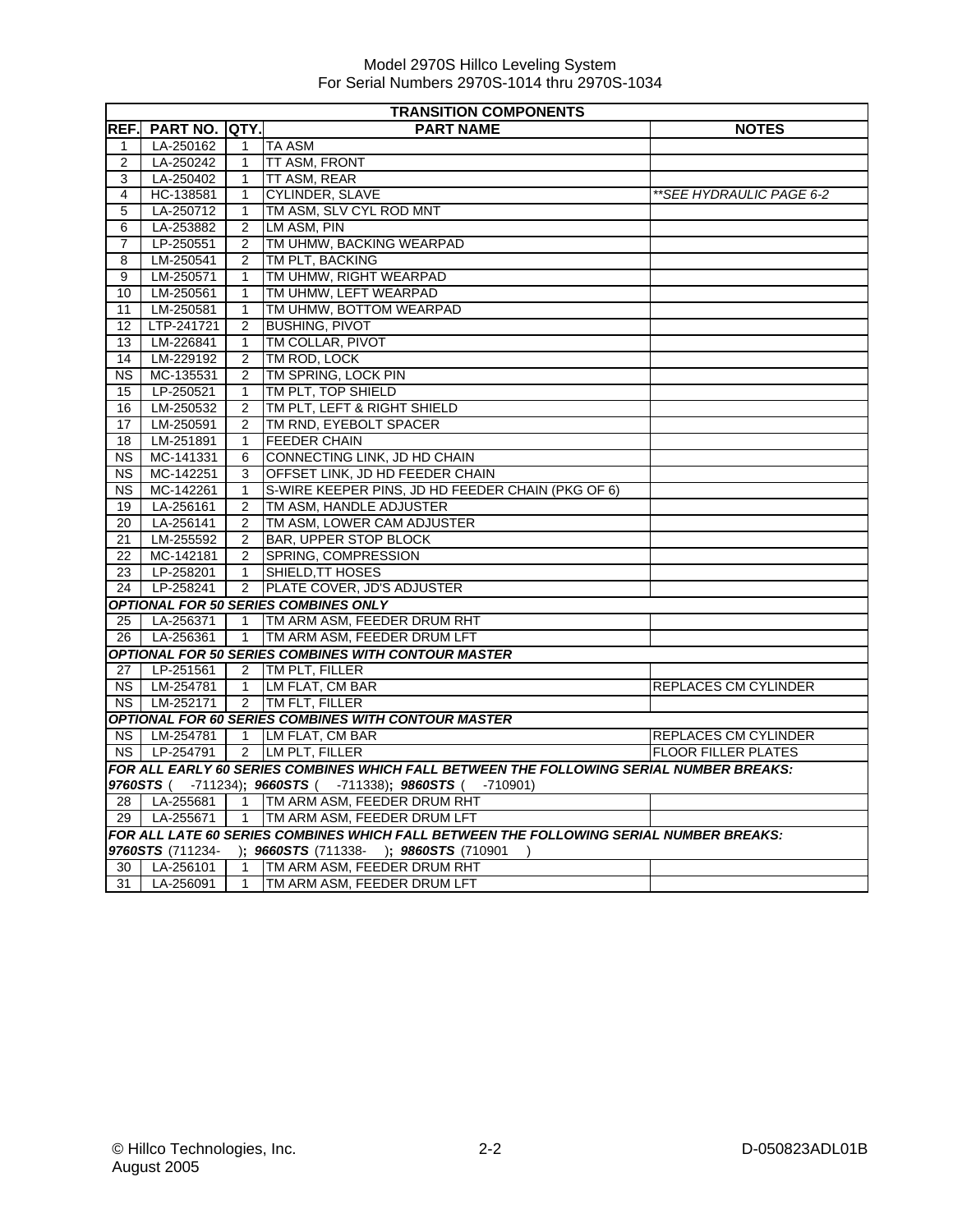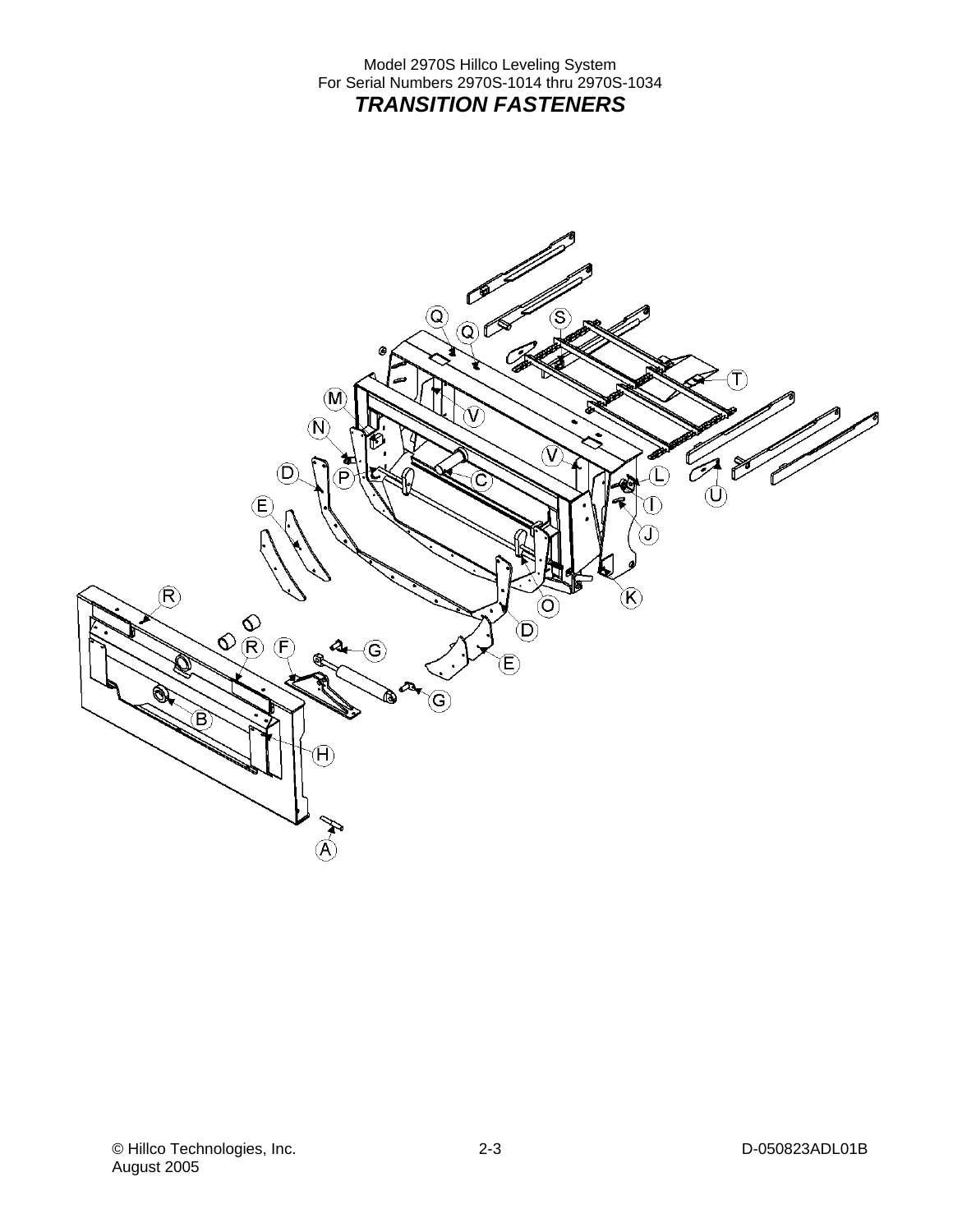|                       | <b>TRANSITION FASTENERS</b> |                |                                                            |                                 |  |  |
|-----------------------|-----------------------------|----------------|------------------------------------------------------------|---------------------------------|--|--|
| REF.                  | <b>PART NO.</b>             | QTY.           | <b>PART NAME</b>                                           | <b>WHERE USED</b>               |  |  |
| A                     | F-HC-10M070E                | 2              | HC-10.9 M10 X 1.5 X 70 PLT                                 | <b>HEADER LOCK PINS</b>         |  |  |
| B                     | F-HC-16M120E                | 1              | HC-10.9 M16 X 2.00 X 120 PLT                               | <b>MAIN PIVOT PIN COLLAR</b>    |  |  |
| B                     | F-HNS-16ME                  | 1              | HN-10.9 M16 X 2.00 STOVER PLT                              | <b>MAIN PIVOT PIN COLLAR</b>    |  |  |
| $\overline{\text{c}}$ | F-MB-14NR40                 | 4              | MACH BUSH 14 GA NR 2-1/2 ID                                | <b>MAIN PIVOT PIN</b>           |  |  |
| D                     | F-FHS-8M030E                | 17             | FHSC-10.9 M8 X 1.25 X 30 PLT                               | <b>UHMW FACE PLT</b>            |  |  |
| D                     | F-HNS-8ME                   | 17             | HN-10.9 M8 X 1.25 STOVER PLT                               | <b>UHMW FACE PLT</b>            |  |  |
| E                     | F-HCF-12M040E               | 6              | FLHC-10.9 M12 X 1.75 X 40 PLT                              | <b>BACKING PLATES</b>           |  |  |
| F                     | F-HNF-16ME                  | $\overline{2}$ | FLHN-10.9 M16 X 2.00 PLT                                   | SL CYL ROD MNT                  |  |  |
| F                     | F-HCF-16M040E               | $\overline{2}$ | FLHC-10.9 M16 X 2.00 X 40 PLT                              | SL CYL ROD MNT                  |  |  |
| G                     | F-HCF-10M020E               | 2              | FLHC-10.9 M10 X 1.50 X 20 PLT                              | SLAVE CYL MNT PIN               |  |  |
| H                     | F-HCF-8M020E                | 12             | FLHC- 10.9 M8 X 1.25 X 20 PLT                              | <b>SHIELDS</b>                  |  |  |
| H                     | F-HNF-08ME                  | 12             | FLHN-10.9 M8 X 1.25 PLT                                    | <b>SHIELDS</b>                  |  |  |
| L                     | F-HCF-16M070E               | 2              | FLHC-10.9 M16 X 2.00 X 70 PLT                              | <b>UPPER SLOT W/ EYEBOLT</b>    |  |  |
| J                     | F-HCF-16M040E               | $\overline{2}$ | FLHC-10.9 M16 X 2.00 X 40 PLT                              | LOWER SLOT                      |  |  |
| K                     | F-HCF-20M060E               | 2              | FLHC-10.9 M20 X 2.50 X 60 PLT                              | <b>PVT BOLTS</b>                |  |  |
| L                     | F-EYB-16M150F               | 2              | EYEBOLT M16 X 2.00 X 150                                   |                                 |  |  |
| L                     | F-HNF-16ME                  | 4              | FLHN-10.9 M16 X 2.00 PLT                                   | <b>EYEBOLT</b>                  |  |  |
| М                     | F-HC-16M030E                | 2              | HC-10.9 M16 X 2.00 X 30 PLT                                | UPPER STOP                      |  |  |
| м                     | F-HNF-16ME                  | $\mathcal{P}$  | FLHN-10.9 M16 X 2.00 PLT                                   | UPPER STOP                      |  |  |
| N                     | F-PR-04X20                  | 4              | PIN, ROLL 1/4 X 1-1/4                                      | <b>CAM ADJUSTER HANDLE</b>      |  |  |
| O                     | $F-PH-#11$                  | $\overline{c}$ | <b>CLIP, HITCH PIN</b>                                     | <b>CAM ADJUSTER</b>             |  |  |
| P                     | F-FWH-12                    | 2              | FW, HD 3/4                                                 | <b>CAM ADJUSTER SHAFT</b>       |  |  |
| Q                     | F-HCF-16M040E               | 4              | FLHC-10.9 M16 X 2.00 X 40 PLT                              | <b>TRANSITION MNT</b>           |  |  |
| R                     | F-HNF-16ME                  | 4              | FLHN-10.9 M16 X 2.00 NUT                                   | <b>HEADER TOP SPACER PLATES</b> |  |  |
| $\overline{s}$        | F-PCT-02X16                 | 2              | PIN COTTER 1/8 X 1                                         | PINS FOR FEEDER DRUM ARMS       |  |  |
| T                     | F-HCF-12M040E               | 2              | FLHC-10.9 M12 X 1.75 X 40 PLT                              | <b>HOSE SHIELD</b>              |  |  |
| U                     | F-CB-12M025F                | $\overline{2}$ | CARR-8.8 M12 X 1.75 X 25 PLT                               | ADJUSTER COVER PLATE            |  |  |
|                       |                             |                | <b>FOR 50 SERIES COMBINES WITH CONTOUR MASTER</b>          |                                 |  |  |
| V                     | F-HCF-8M030F                | 4              | <b>IFLHC-8.8 M8 X 1.25 X 30 PLT</b>                        | SIDE FILLER PLATES              |  |  |
| $\vee$                | F-HNF-08ME                  | $\overline{4}$ | <b>IFLHN-10.9 M8 X 1.25 PLT</b>                            | SIDE FILLER PLATES              |  |  |
|                       |                             |                | <b>FOR 50 &amp; 60 SERIES COMBINES WITH CONTOUR MASTER</b> |                                 |  |  |
| <b>NS</b>             | F-HCF-8M020E                | 4              | IFLHC- 10.9 M8 X 1.25 X 20 PLT                             | <b>FLOOR FILLER PLATES</b>      |  |  |
| <b>NS</b>             | F-HNF-08ME                  | 4              | FLHN - 10.9 M8 X 1.25 PLT                                  | <b>FLOOR FILLER PLATES</b>      |  |  |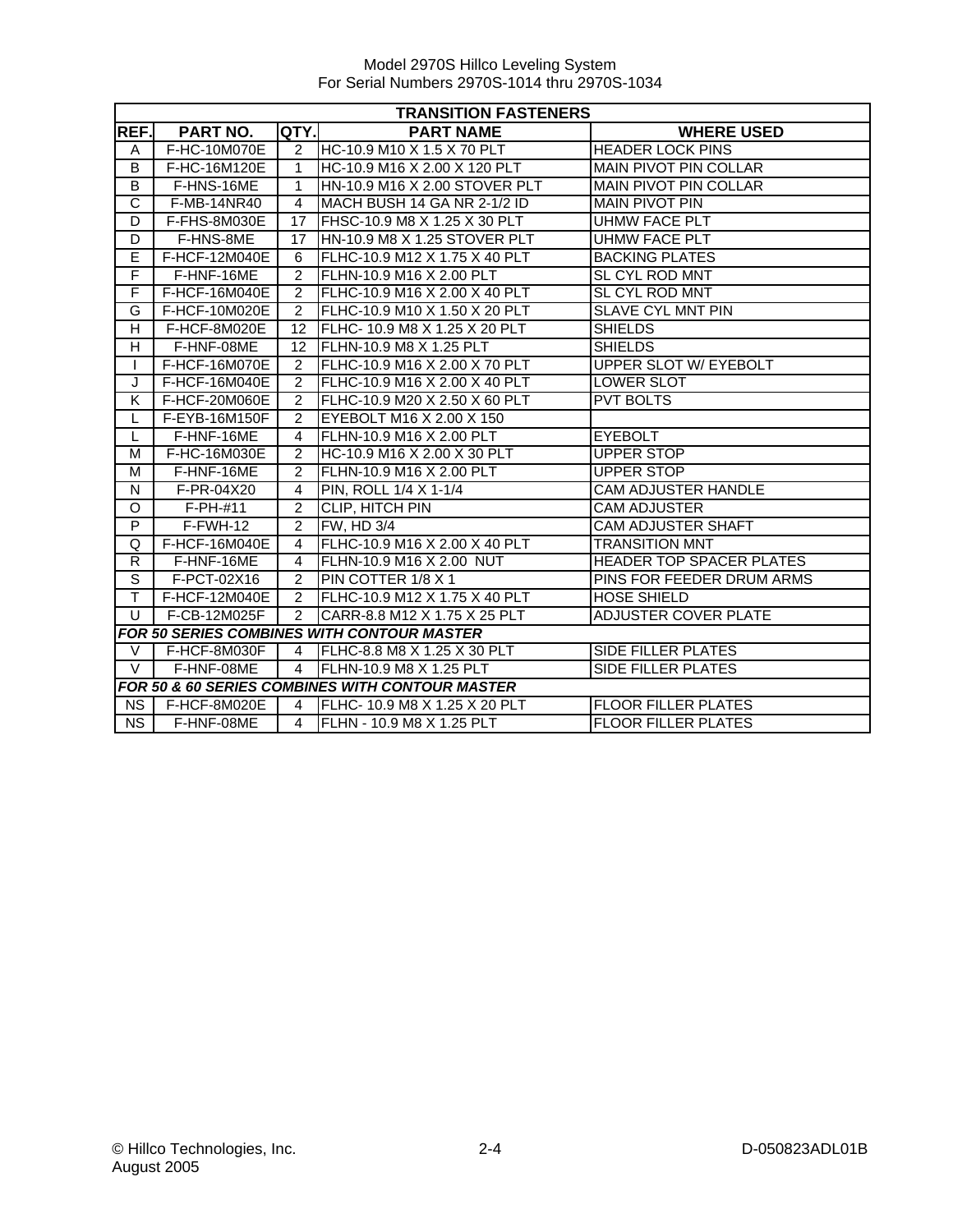



© Hillco Technologies, Inc. D-050823ADL01B August 2005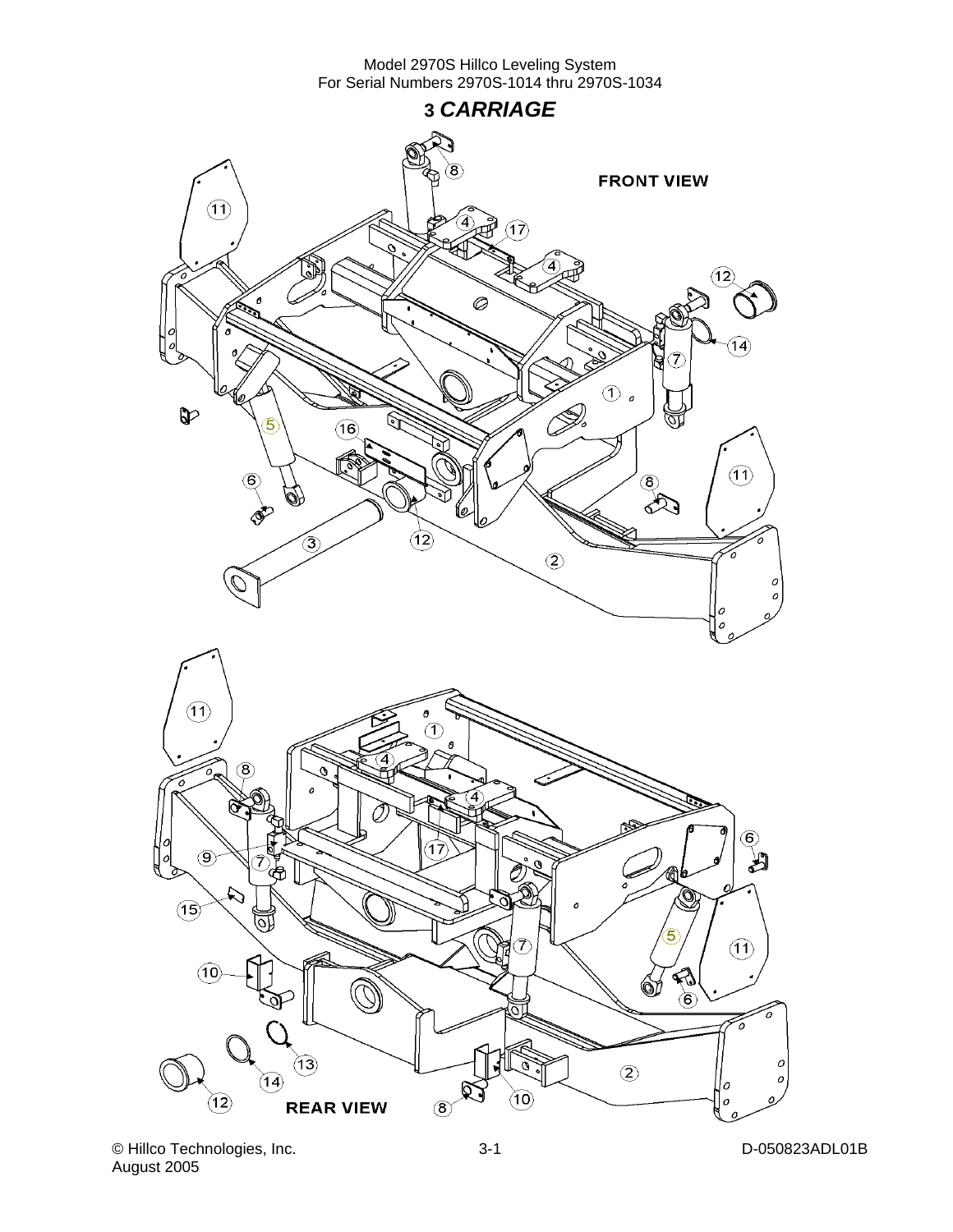|      | <b>CARRIAGE COMPONENTS</b> |                |                                 |                           |  |  |
|------|----------------------------|----------------|---------------------------------|---------------------------|--|--|
| REF. | <b>PART NO.</b>            | QTY.           | <b>PART NAME</b>                | <b>NOTES</b>              |  |  |
|      | LA-247283                  |                | CO ASM                          |                           |  |  |
| 2    | LA-247092                  |                | <b>CU ASM</b>                   |                           |  |  |
| 3    | LA-247481                  |                | CM ASM, MAIN PVT PIN            |                           |  |  |
| 4    | LA-235711                  | 2              | CM PLATE ASM, TOP               |                           |  |  |
| 5    | HC-140341                  | 1              | <b>CYLINDER, MASTER</b>         | **SEE HYDRAULICS PAGE 6-2 |  |  |
| 6    | LA-253882                  | $\overline{2}$ | LM ASM, PIN                     |                           |  |  |
| 7    | HC-140312                  | $\overline{2}$ | <b>CYLINDER, MAIN LEVELING</b>  | **SEE HYDRAULICS PAGE 6-2 |  |  |
| 8    | LA-230552                  | 4              | CM PIN ASM, MAIN CYLINDER       |                           |  |  |
| 9    | HC-138901                  | $\overline{2}$ | <b>VALVE, COUNTER BALANCE</b>   | **SEE HYDRAULICS PAGE 6-2 |  |  |
| 10   | LP-252241                  | $\mathcal{P}$  | LM PLT, CYL STOP                |                           |  |  |
| 11   | LP-230241                  | $\overline{2}$ | CM CAP, AXLE                    |                           |  |  |
| 12   | LP-247961                  | 2              | <b>CM BUSHING, PIVOT</b>        |                           |  |  |
| 13   | MC-138651                  | 1              | SNAP RING 4"                    |                           |  |  |
| 14   | MC-138641                  | $1 - 4$        | WASHER 4.016ID X 4.764OD X .048 |                           |  |  |
| 15   | LA-255961                  |                | TAG, SERIAL NUMBER              |                           |  |  |
| 16   | LP-258221                  | 1              | <b>SHIELD, SHIFT CABLE</b>      |                           |  |  |
| 17   | LM-248781                  |                | LM FLT, BRAKELINE BRKT          |                           |  |  |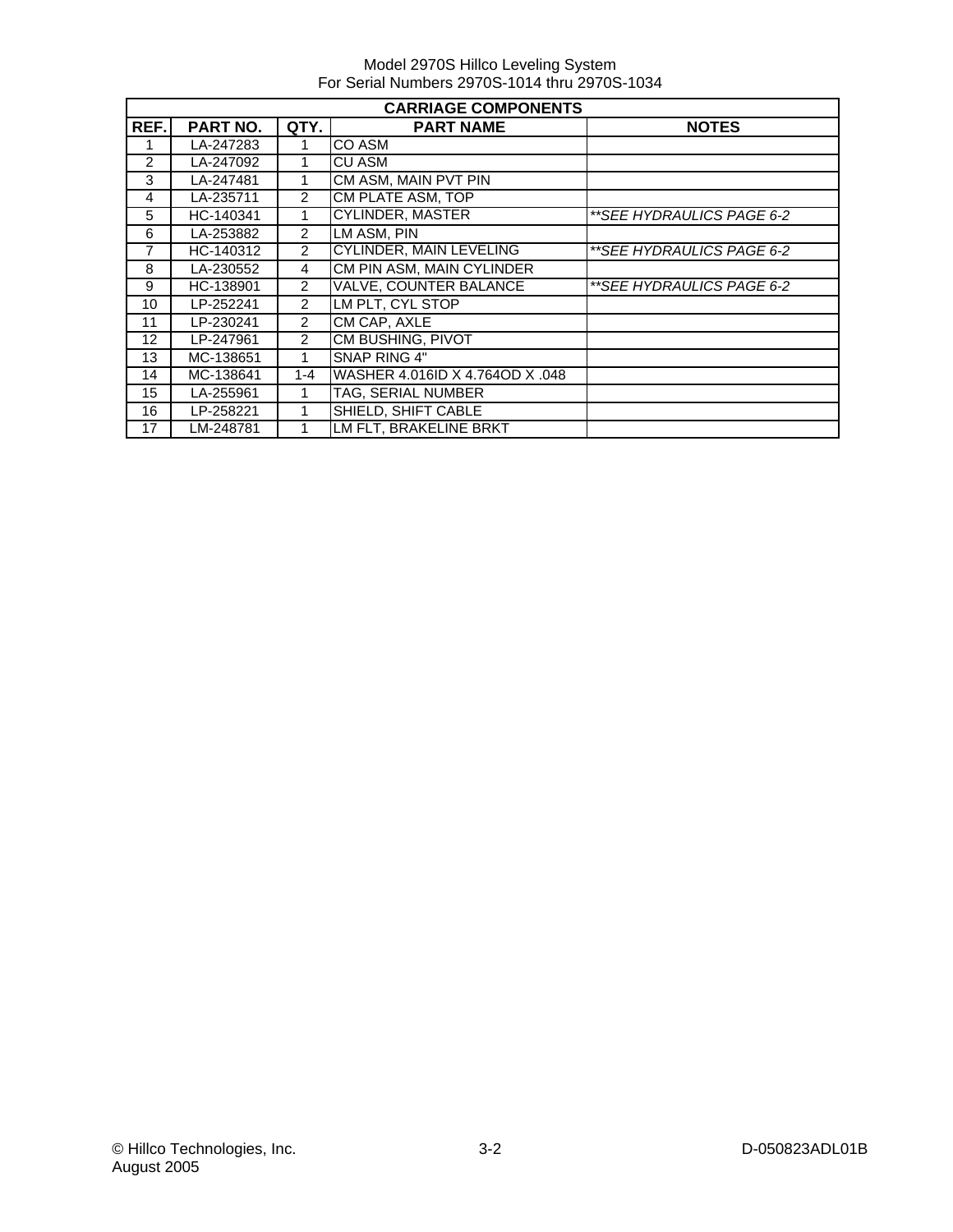

© Hillco Technologies, Inc. D-050823ADL01B August 2005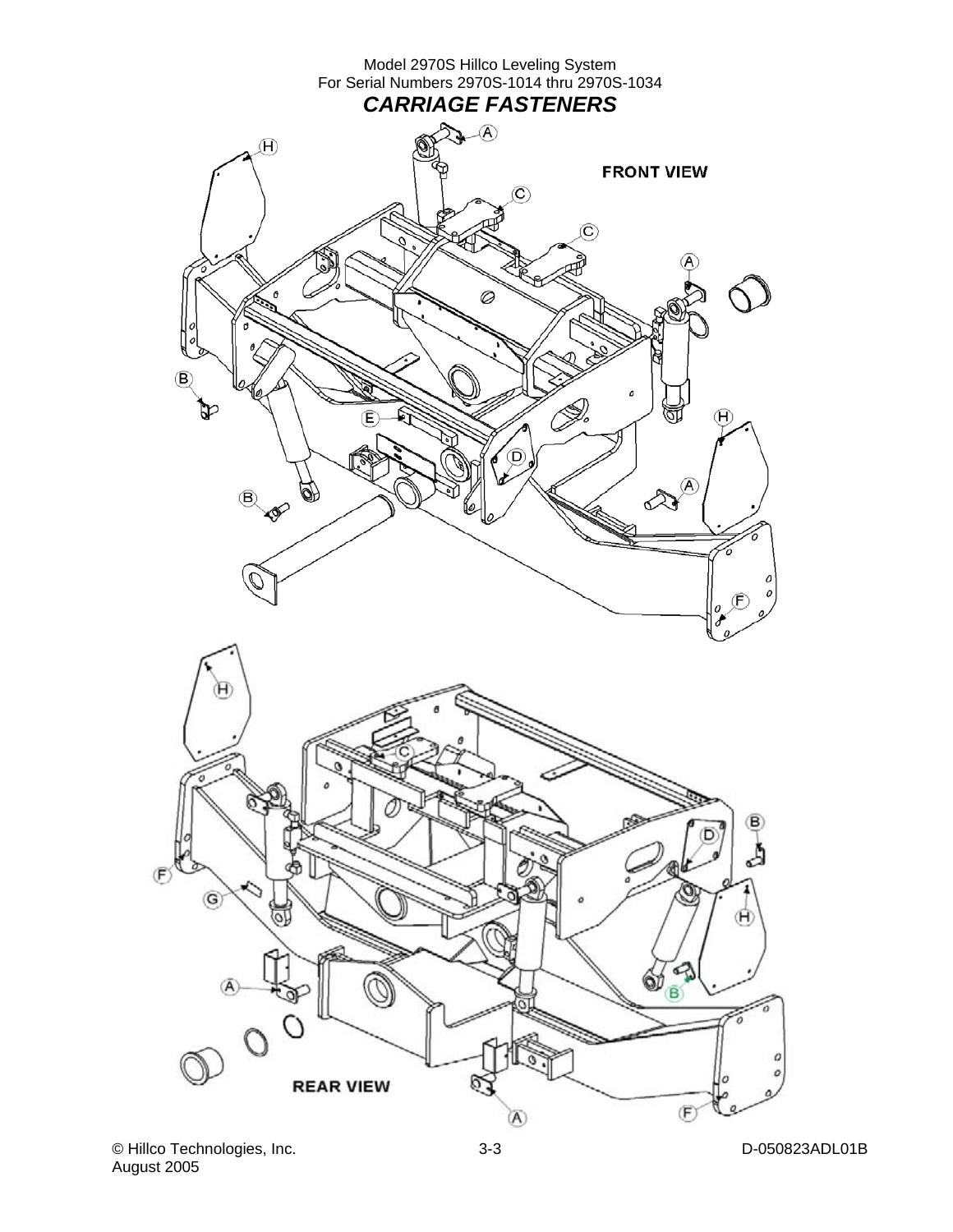|      | <b>CARRIAGE FASTENERS</b> |                |                                 |                               |  |
|------|---------------------------|----------------|---------------------------------|-------------------------------|--|
| REF. | <b>PART NO.</b>           | QTY.           | <b>PART NAME</b>                | <b>WHERE USED</b>             |  |
| A    | <b>F-HCF-12M040F</b>      | 4              | FLHC-8.8 M12 X 1.75 X 40 PLT    | LEVELING CYL MNT PIN          |  |
| A    | F-HNS-12ME                | 4              | HN-10.9 M12 X 1.75 STOVER PLT   | <b>LEVELING CYL MNT PIN</b>   |  |
| B    | F-HCF-10M035E             | $\mathcal{P}$  | FLHC-10.9 M10 X 1.50 X 35 PLT   | <b>MASTER CYL MNT PIN</b>     |  |
| B    | F-HNS-10ME                | $\mathcal{P}$  | HN-10.9 M10 X 1.5 STOVER PLT    | <b>MASTER CYL MNT PIN</b>     |  |
| C    | F-HC8-12C240              | 8              | HC8 3/4-10 X 15 PLT             | <b>OVERCARRIAGE CLAMP</b>     |  |
| C    | F-HNS-12C                 | 8              | HN8 3/4-10 STOVER PLT           | <b>OVERCARRIAGE CLAMP</b>     |  |
| D    | F-HC-16M110E              | 8              | HC-10.9 M16 X 2.00 X 110 PLT    | <b>OVERCARRIAGE FRONT</b>     |  |
| D    | $F-FWH-10$                | 8              | FW 5/8 HD PLT                   | <b>OVERCARRIAGE FRONT</b>     |  |
| E.   | <b>F-HCF-16M055E</b>      | 4              | FLHC-10.9 M16 X 2.00 X 55 PLT   | <b>TRANSMISSION</b>           |  |
| F    | F-SHC-24M080E             | 4              | SHCS 10.9-M24 X 3 X 80 ZINC PLT | <b>FINAL MOUNT</b>            |  |
| G    | F-UDS-#7X06               | $\overline{2}$ | SCREW, U-DRIVE #7 X 3/8         | <b>SERIAL NUMBER PLATE</b>    |  |
| н    | F-HCF-10M040F             | 8              | IFLHC-8.8 M10 X 1.50 X 40 PLT   | <b>ORIGINAL AXLE COVER</b>    |  |
| н    | F-HNF-10MF                | 8              | IFLHN-8.8 M10 X 1.50 PLT        | <b>ORIGINAL AXLE COVER</b>    |  |
| н    | F-FWF-06020               | 8              | 3/8 FW FENDER X 1-1/4 PLT       | <b>ORIGINAL AXLE COVER</b>    |  |
| NS.  | F-UDS-#4X03               | $\mathcal{P}$  | SCREW, U-DRIVE #4 X 3/16        | <b>HYDRO MOTOR PART # TAG</b> |  |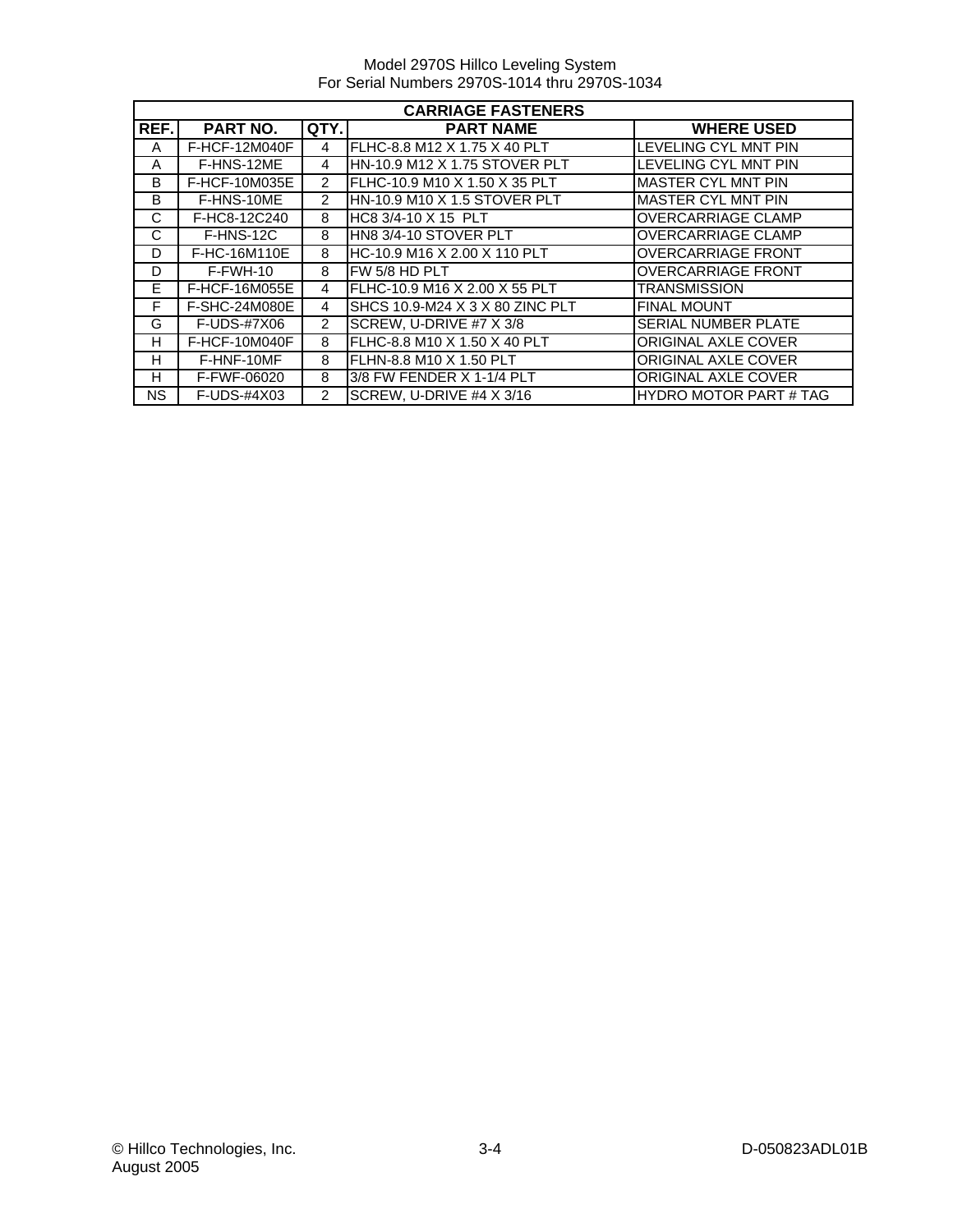## Model 2970S Hillco Leveling System For Serial Numbers 2970S-1014 thru 2970S-1034 *EMERGENCY BRAKE EXTENSION*

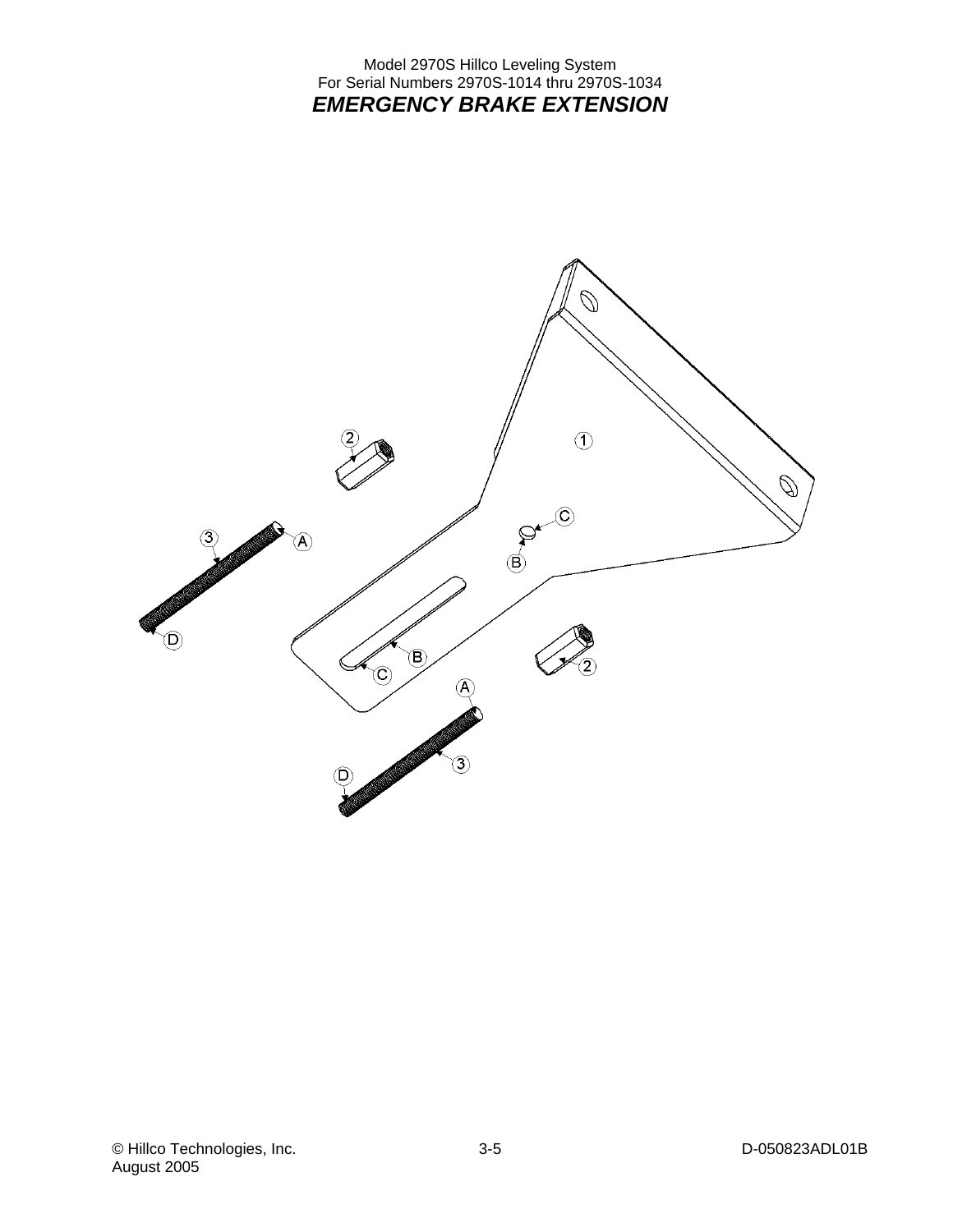|      | <b>EMERGENCY BRAKE EXTENSION COMPONENTS</b> |                |                                            |                                   |
|------|---------------------------------------------|----------------|--------------------------------------------|-----------------------------------|
| REF. | PART NO.                                    | QTY.           | <b>PART NAME</b>                           | <b>NOTES</b>                      |
|      | LM-255541                                   |                | E-BRAKE EXTENSION, BRACKET                 |                                   |
| 2    | LM-255551                                   | $\overline{2}$ | <b>EXTENSION, E-BRAKE CABLE</b>            |                                   |
| 3    | LM-255561                                   | $\overline{2}$ | NUT, EXTENSION E-BRAKE CABLE               |                                   |
|      |                                             |                |                                            |                                   |
|      |                                             |                | <b>EMERGENCY BRAKE EXTENSION FASTENERS</b> |                                   |
| REF. | PART NO.                                    | QTY.           | <b>PART NAME</b>                           | <b>WHERE USED</b>                 |
| A    | F-HNJ-08ME                                  | 4              | HN-10.9 M8X1.25, JAM                       | NUT, E-BRAKE EXTESION             |
| B    | <b>F-FW-05</b>                              | $\overline{2}$ | FW 5/16                                    | <b>FLAT WASHER, BRAKE BRACKET</b> |
| C    | F-PCT-02X16                                 | 2              | PIN COTTER 1/8 X 1                         | <b>PINS FOR BRAKE BRACKET</b>     |
| D    | F-HNN-8MF                                   | $\mathcal{P}$  | HN-8.8 M8X1.25 NYLOCK PLT                  | NUT, FOR BRAKE CABLE              |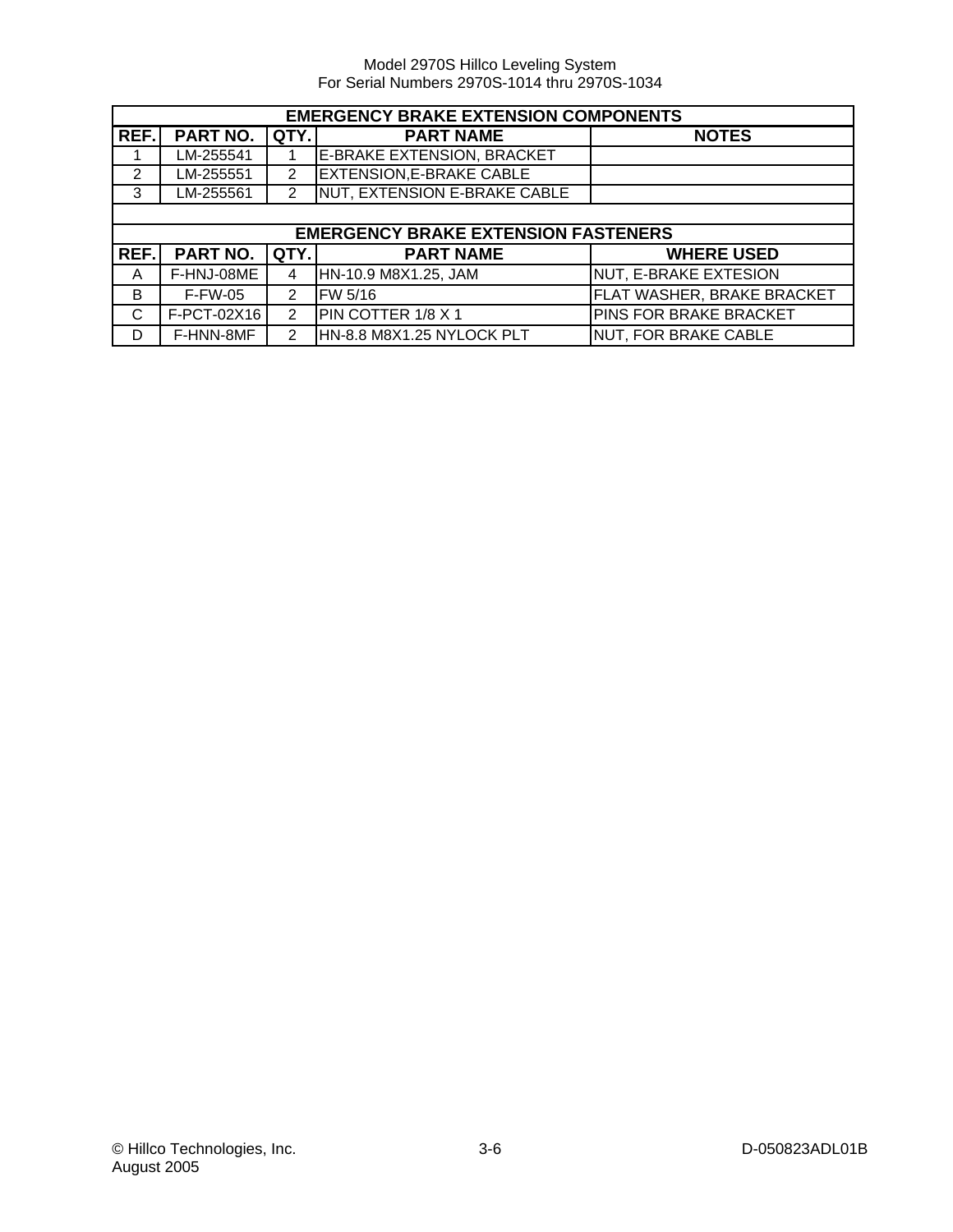## **4** *DROP AXLE*

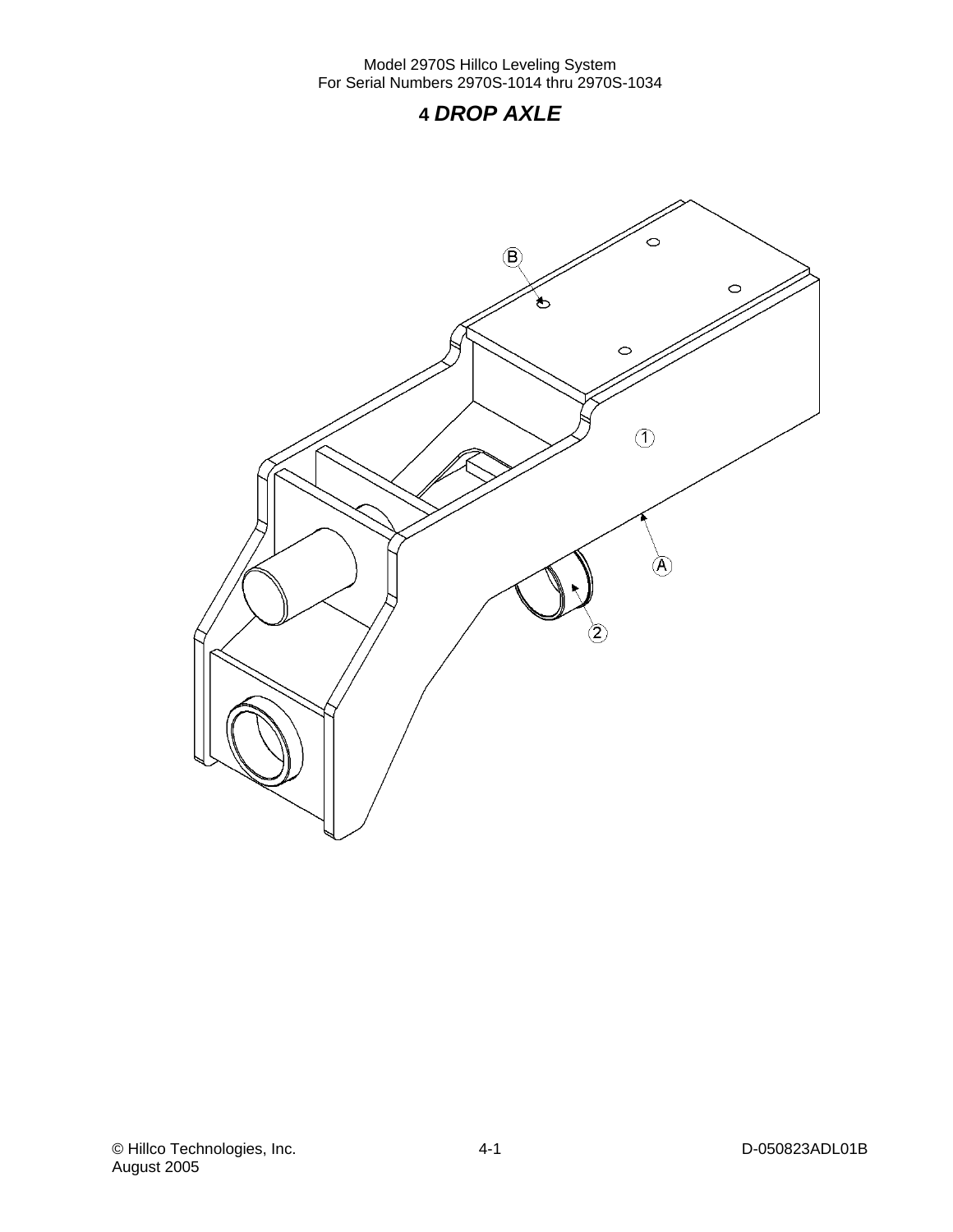| <b>DROP AXLE COMPONENTS</b> |                 |      |                               |                    |
|-----------------------------|-----------------|------|-------------------------------|--------------------|
| REF.                        | <b>PART NO.</b> | QTY. | <b>PART NAME</b>              | <b>DESCRIPTION</b> |
|                             | LA-246701       |      | DA ASM                        |                    |
| 2                           | LP-235092       |      | LM BUSHING, DA PIVOT          |                    |
|                             |                 |      |                               |                    |
|                             |                 |      | <b>DROP AXLE FASTENERS</b>    |                    |
| REF.                        | <b>PART NO.</b> | QTY. | <b>PART NAME</b>              | <b>WHERE USED</b>  |
| A                           | F-HC-16M250E    | 4    | HC-10.9 M16 X 2.00 X 250 PLT  | <b>DROP AXLE</b>   |
| A                           | F-HNS-16ME      | 4    | HN-10.9 M16 X 2.00 STOVER PLT | DROP AXLE          |
| B                           | F-HC-16M050E    | 4    | HC-10.9 M16 X 2.00 X 50 PLT   | <b>DROP AXLE</b>   |
| В                           | F-HNS-16ME      | 4    | HN-10.9 M16 X 2.00 STOVER PLT | <b>DROP AXLE</b>   |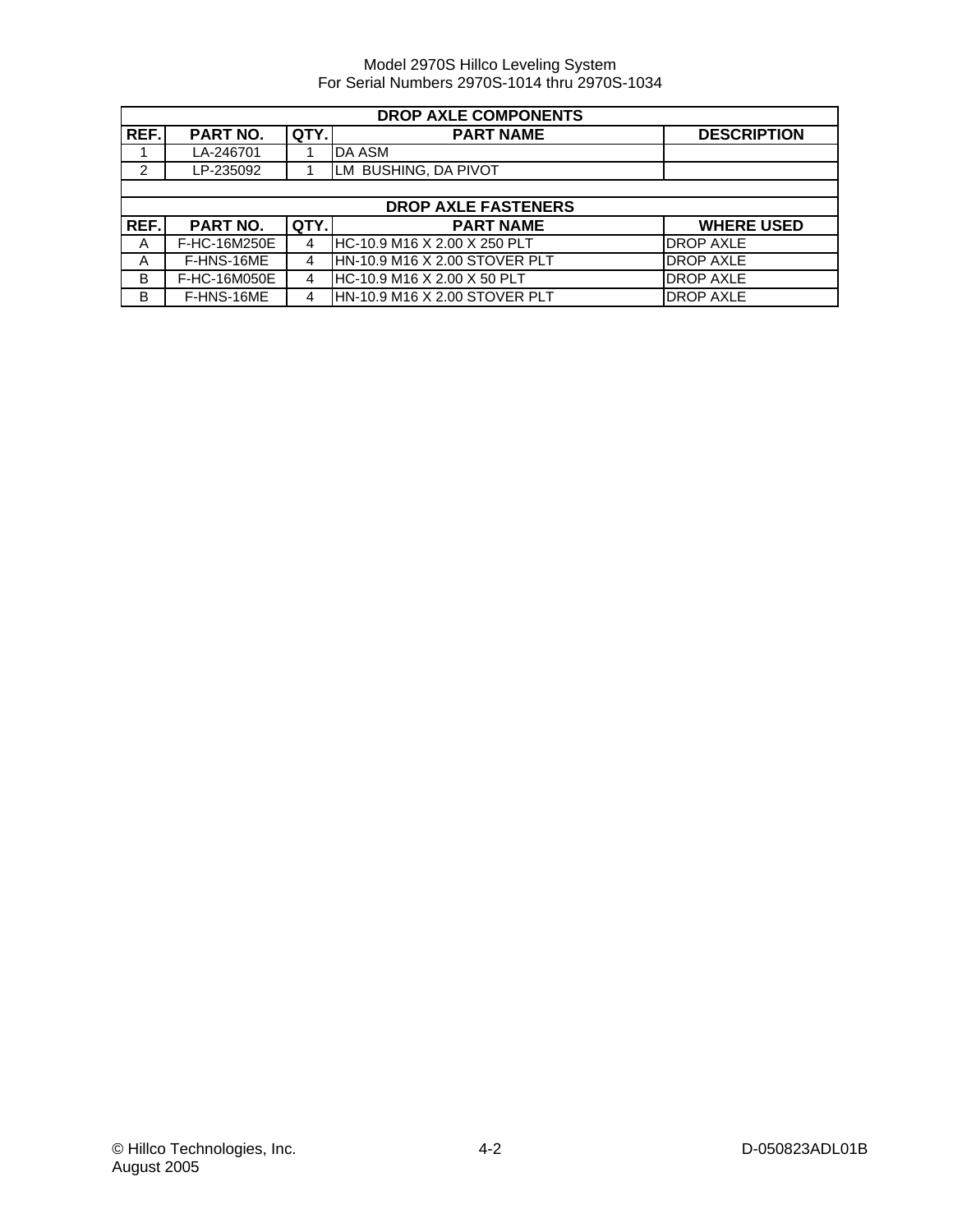**5** *ELECTRICAL BOX AND CONNECTORS* 



\*\*Note: Line item numbers '1' and '4' refer to complete assemblies. The complete assemblies are not shown in this diagram. See page 5-3 for a picture of the complete assemblies.

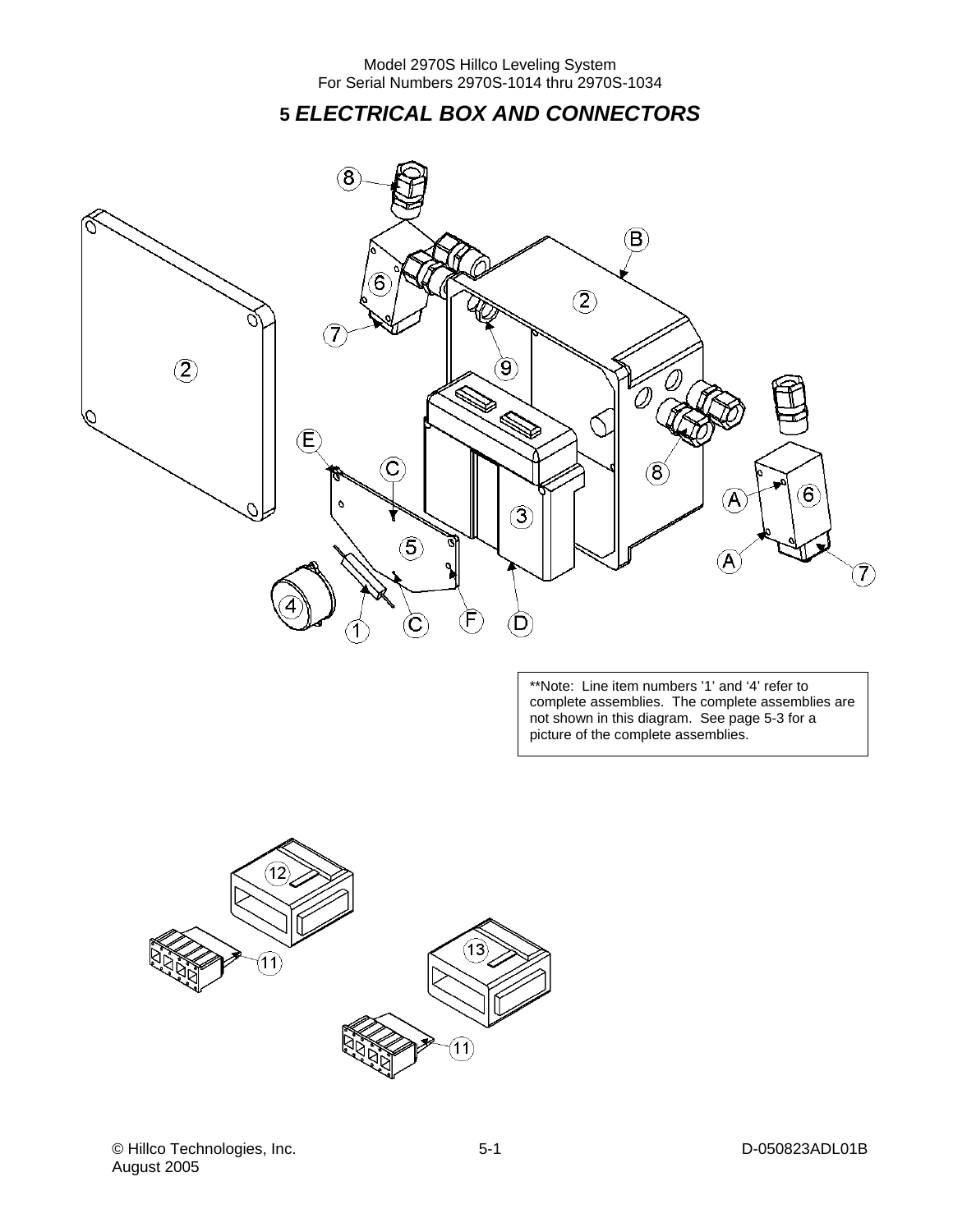|                | <b>ELECTRICAL COMPONENTS</b>   |                |                                                                                                  |                                 |  |
|----------------|--------------------------------|----------------|--------------------------------------------------------------------------------------------------|---------------------------------|--|
|                | REF. PART NO. QTY.             |                | <b>PART NAME</b>                                                                                 | <b>NOTES</b>                    |  |
|                |                                |                | FOR COMBINES WHICH FALL WITHIN THE FOLLOWING SERIAL NUMBER BREAKS:                               |                                 |  |
|                |                                |                | 9650STS (695501- ); 9750STS (695601- ); 9660STS (705501- ); 9760STS (705601- ); 9860STS (705701- |                                 |  |
| 1              | LA-255621                      | $\overline{1}$ | EM CABLE ASM, RESISTOR                                                                           | *SEE NOTE BELOW DIAGRAM         |  |
|                | FOR ALL COMBINES               |                |                                                                                                  |                                 |  |
| 2              | LM-255341                      | $\mathbf{1}$   | EM BOX, CONTROLLER MOUNT                                                                         |                                 |  |
| 3              | EC-141831                      | 1              | <b>CONTROLLER</b>                                                                                |                                 |  |
| $\overline{4}$ | LA-255821                      | 1              | EM ASM, CLINOMETER                                                                               | *SEE NOTE BELOW DIAGRAM         |  |
| 5              | LM-255331                      | $\mathbf{1}$   | EM SHT. CLINOMETER MOUNT                                                                         |                                 |  |
| 6              | EC-100557                      | $\overline{2}$ | <b>BODY, LIMIT SWITCH</b>                                                                        |                                 |  |
| $\overline{7}$ | EC-100692                      | 2              | HEAD, LIMIT SWITCH STRAIGHT PLUNGER                                                              |                                 |  |
| 8              | EC-138781                      | 6              | STRAIN RELIEF, NYLON, BLK, 1/2 NPT                                                               |                                 |  |
| 9              | EC-142121                      | $\overline{4}$ | STRAIN RELIEF NUT, 1/2" NYLON, BLK                                                               |                                 |  |
|                |                                |                |                                                                                                  |                                 |  |
| REF.           | PART NO.                       |                | <b>ELECTRICAL FASTENERS</b><br><b>PART NAME</b><br>QTY.                                          | <b>WHERE USED</b>               |  |
| A              | F-PHM-#10C28                   | 4              | PHMS 10-24 X 1-3/4                                                                               | <b>LIMIT SWITCH MNT</b>         |  |
| A              | F-HNF-#10C                     | 4              | HN 10-24, FLNG SERR                                                                              | LIMIT SWITCH MNT                |  |
| B              | F-HC5-04C12                    | 3              | HC5 1/4-20 X 3/4                                                                                 | <b>PVC BOX MOUNTING</b>         |  |
| B              | $F-LW-04$                      | 3              | LW 1/4                                                                                           | PVC BOX MOUNTING                |  |
| C              | F-PHM-#6C06                    | $\overline{2}$ | PHMS #6-32 X 3/8                                                                                 | <b>CLINOMETER MOUNT</b>         |  |
| D              | F-PHM-04C24                    | 2              | PHMS 1/4-20 X 1-1/2                                                                              | CONTROLLER TO PVC BOX           |  |
| D              | $F-HNF-04C$                    | 2              | FLHN 1/4-20 SERR.                                                                                | CONTROLLER TO PVC BOX           |  |
| E              | F-PHM-04C36                    | 2              | PHMS 1/4-20 X 2-1/4                                                                              | <b>GROUNDING PLATE MOUNTING</b> |  |
| E.             | F-HNF-04C                      | $\mathbf{2}$   | FLHN 1/4-20 SERR.                                                                                | <b>GROUNDING PLATE MOUNTING</b> |  |
| F              | F-PHM-#10C16                   | 2              | PHMS 10-24 X 3/4                                                                                 | <b>GROUNDING PLATE GROUND</b>   |  |
| F.             | F-HNF-#10C                     | $\overline{2}$ | HN5 10-24, FLNG SERR                                                                             | <b>GROUNDING PLATE GROUND</b>   |  |
| F.             | F-HN-#10C                      | 2              | HN5 10-24                                                                                        | <b>GROUNDING PLATE GROUND</b>   |  |
|                |                                |                |                                                                                                  |                                 |  |
|                |                                |                | <b>ELECTRICAL CONNECTORS</b>                                                                     |                                 |  |
| REF.           | <b>PART NO.</b>                |                | QTY.<br><b>PART NAME</b>                                                                         | <b>WHERE USED</b>               |  |
|                |                                |                | <b>FOR COMBINES WHICH FALL WITHIN THE FOLLOWING SERIAL NUMBER BREAKS:</b>                        |                                 |  |
|                | 9650STS(<br>-695500); 9750STS( |                | -695600);                                                                                        |                                 |  |
| NS.            | EC-136631                      |                | 1 SEAL, GREEN                                                                                    |                                 |  |
| NS             | EC-139631                      |                | 4 CONNECTOR, PARALLEL, 12-10 GA                                                                  |                                 |  |
| <b>NS</b>      | EC-140841                      | $\mathbf{1}$   | <b>TERMINAL</b>                                                                                  |                                 |  |
| <b>NS</b>      | EC-140851                      | 2              | <b>TERMINAL</b>                                                                                  |                                 |  |
| <b>NS</b>      | EC-140861                      |                | 2 SEAL, RED                                                                                      |                                 |  |
| NS             | EC-141771                      |                | 11   SOCKET CONTACT, STAMPED, DTM SERIES                                                         |                                 |  |
|                |                                |                | FOR COMBINES WHICH FALL WITHIN THE FOLLOWING SERIAL NUMBER BREAKS:                               |                                 |  |
| NS             | EC-139631                      |                | 5 CONNECTOR, PARALLEL, 12-10 GA                                                                  |                                 |  |
| NS.            | EC-141771                      | 12             | <b>ISOCKET CONTACT, STAMPED, DTM SERIES</b>                                                      |                                 |  |
| NS.            | EC-141781                      | 1              | PIN CONTACT, STAMPED, DTM SERIES                                                                 |                                 |  |
|                | <b>FOR ALL COMBINES</b>        |                |                                                                                                  |                                 |  |
| NS.            | EC-100164                      | 1              | PIN, ELECTRICAL                                                                                  |                                 |  |
| <b>NS</b>      | EC-100165                      | 2              | SOCKET, SIZE 16 DEUTSCH                                                                          |                                 |  |
| N <sub>S</sub> | EC-133281                      | 2              | DIODE, 6 AMP, 50 PIV, SILICON                                                                    |                                 |  |
| <b>NS</b>      | EC-136701                      | 1              | <b>AMP PIN</b>                                                                                   |                                 |  |
| <b>NS</b>      | EC-136711                      | 3              | <b>AMP SOCKET</b>                                                                                |                                 |  |
| NS.            | EC-139641                      | 2              | CONNECTOR, PARALLEL, 16-14 GA                                                                    |                                 |  |
| 11             | EC-141741                      | 2              | WEDGE, 12-SOCKET, DTM SERIES                                                                     |                                 |  |
| 12             | EC-141751                      | 1              | DTM SERIES 12-SOCKET PLUG BLACK                                                                  |                                 |  |
| 13             | EC-141761                      | 1              | DTM SERIES 12-SOCKET PLUG GRAY                                                                   |                                 |  |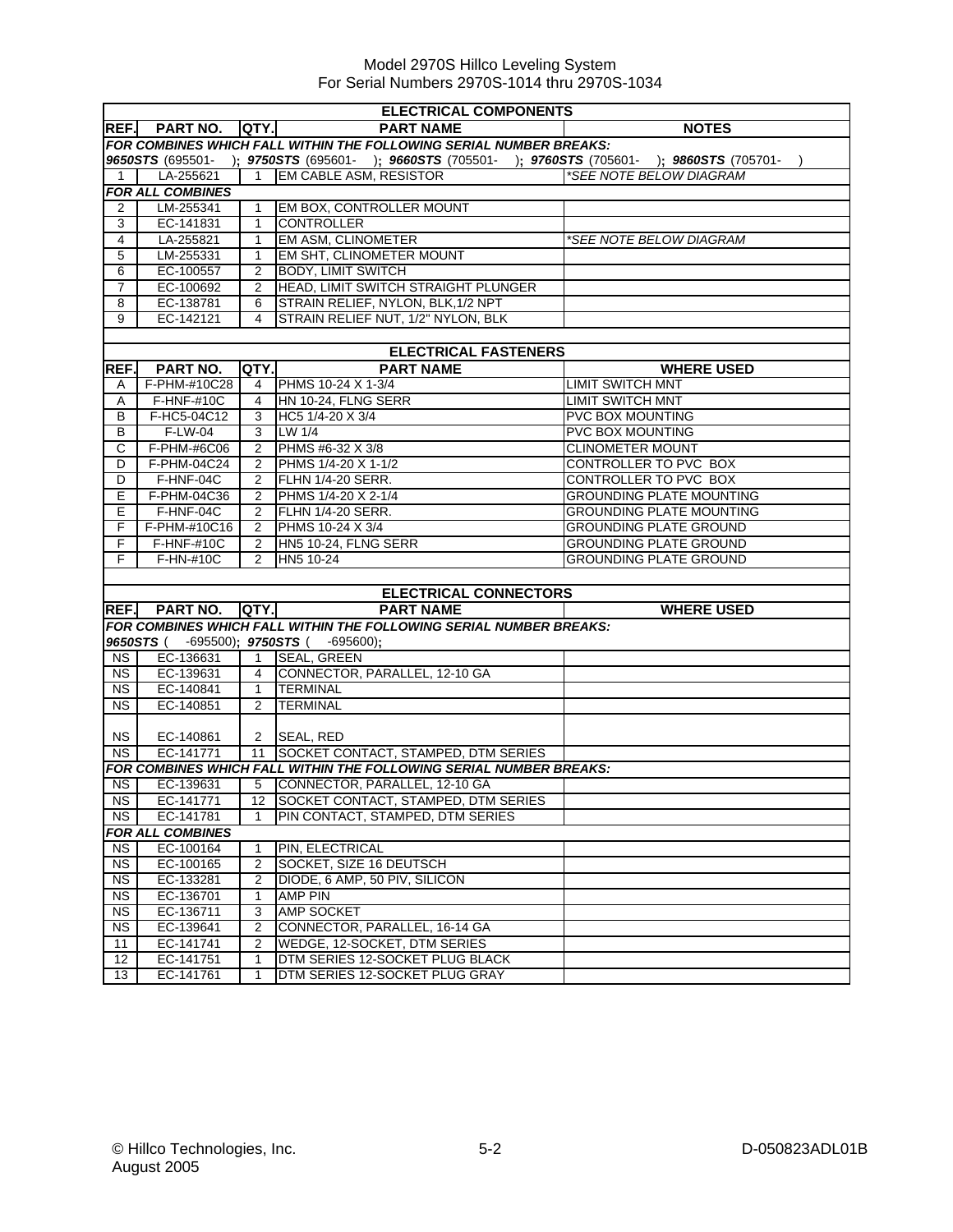Model 2970S Hillco Leveling System For Serial Numbers 2970S-1014 thru 2970S-1034 *ELECTRICAL CABLES* 

**#1** LA-255631 EM CABLE ASM, LIMIT SWITCH



**#2** LA-248452 EM CABLE ASM, BOX TO VALVE



**#3** LA-255821 EM CABLE ASM, CLINOMETER



**#4** LA-255721 EM ALL CABLE ASM, CAB TO BOX EARLY SERIAL NUMBER

**#6** LA-255621 EM CABLE ASM, RESISTOR



EM ALL CABLE ASM, CAB TO BOX LATE SERIAL NUMBER

© Hillco Technologies, Inc. 65-3 Communication of the D-050823ADL01B August 2005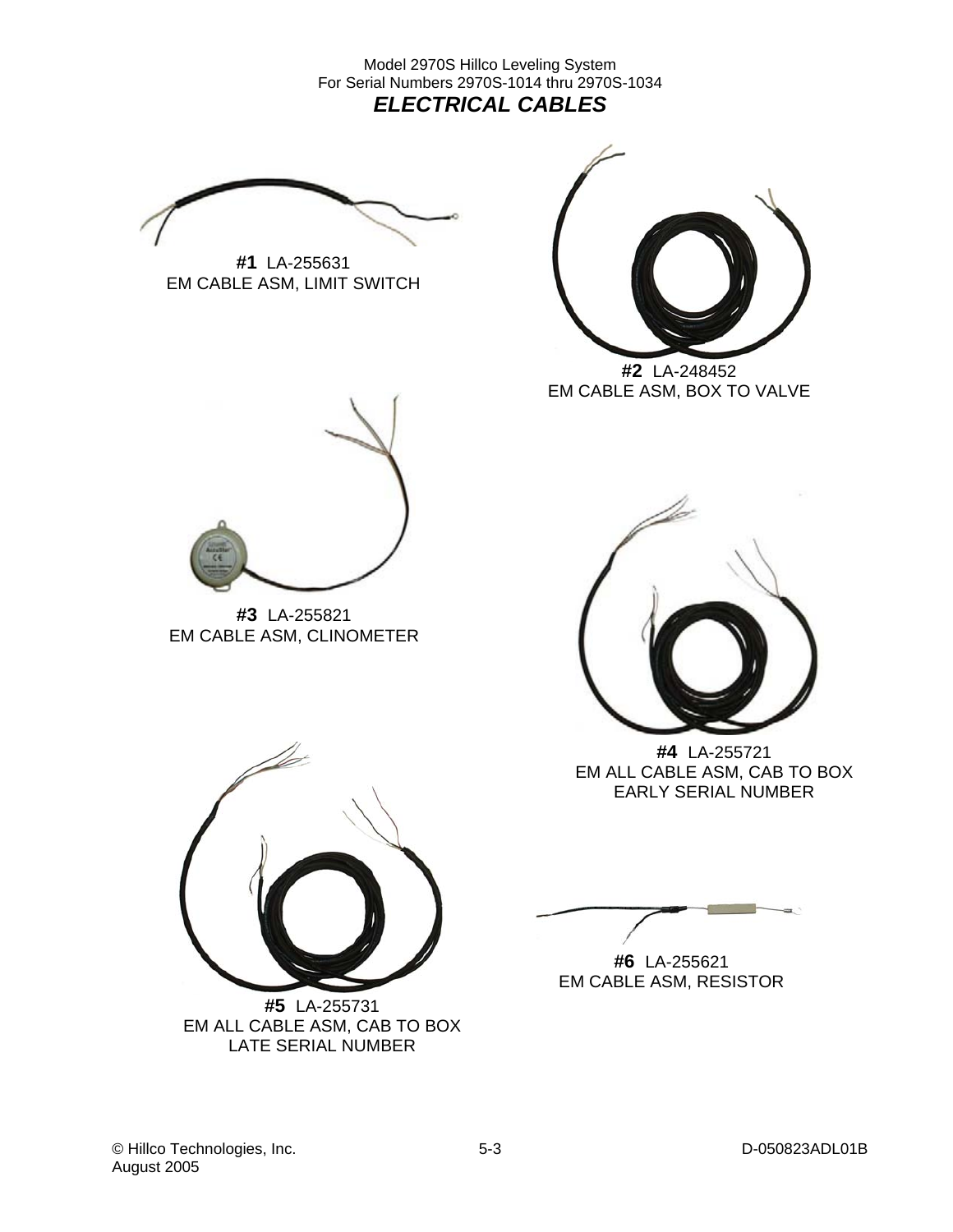| <b>ELECTRICAL CABLE ASSEMBLIES</b> |                                                                           |  |                                                                                          |  |  |  |  |  |
|------------------------------------|---------------------------------------------------------------------------|--|------------------------------------------------------------------------------------------|--|--|--|--|--|
|                                    | <b>REF. PART NO. QTY.</b><br><b>PART NAME</b><br><b>DESCRIPTION</b>       |  |                                                                                          |  |  |  |  |  |
|                                    | <b>ALL COMBINES</b>                                                       |  |                                                                                          |  |  |  |  |  |
|                                    | LA-255631                                                                 |  | EM CABLE ASM, LIMIT SWITCH                                                               |  |  |  |  |  |
| $\overline{2}$                     | LA-248452                                                                 |  | EM CABLE ASM, BOX TO VALVE                                                               |  |  |  |  |  |
| - 3                                | LA-255821                                                                 |  | <b>EM CABLE ASM. CLINOMETER</b>                                                          |  |  |  |  |  |
|                                    |                                                                           |  | FOR COMBINES WHICH FALL WITHIN THE FOLLOWING SERIAL NUMBER BREAKS:                       |  |  |  |  |  |
| 9650STS (                          |                                                                           |  | -695500); <b>9750STS</b> (<br>-695600)                                                   |  |  |  |  |  |
| $\overline{4}$                     | LA-255721 1                                                               |  | EM ALL CABLE ASM, CAB TO BOX, EARLY                                                      |  |  |  |  |  |
|                                    | <b>FOR COMBINES WHICH FALL WITHIN THE FOLLOWING SERIAL NUMBER BREAKS:</b> |  |                                                                                          |  |  |  |  |  |
|                                    | 9650STS (695501-                                                          |  | $\colon$ 9860STS (705701-<br>); 9750STS (695601- ); 9660STS (705501- ); 9760STS (705601- |  |  |  |  |  |
| - 5                                | LA-255731                                                                 |  | EM ALL CABLE ASM, CAB TO BOX, LATE                                                       |  |  |  |  |  |
| - 6                                | LA-255621                                                                 |  | EM CABLE ASM, RESISTOR                                                                   |  |  |  |  |  |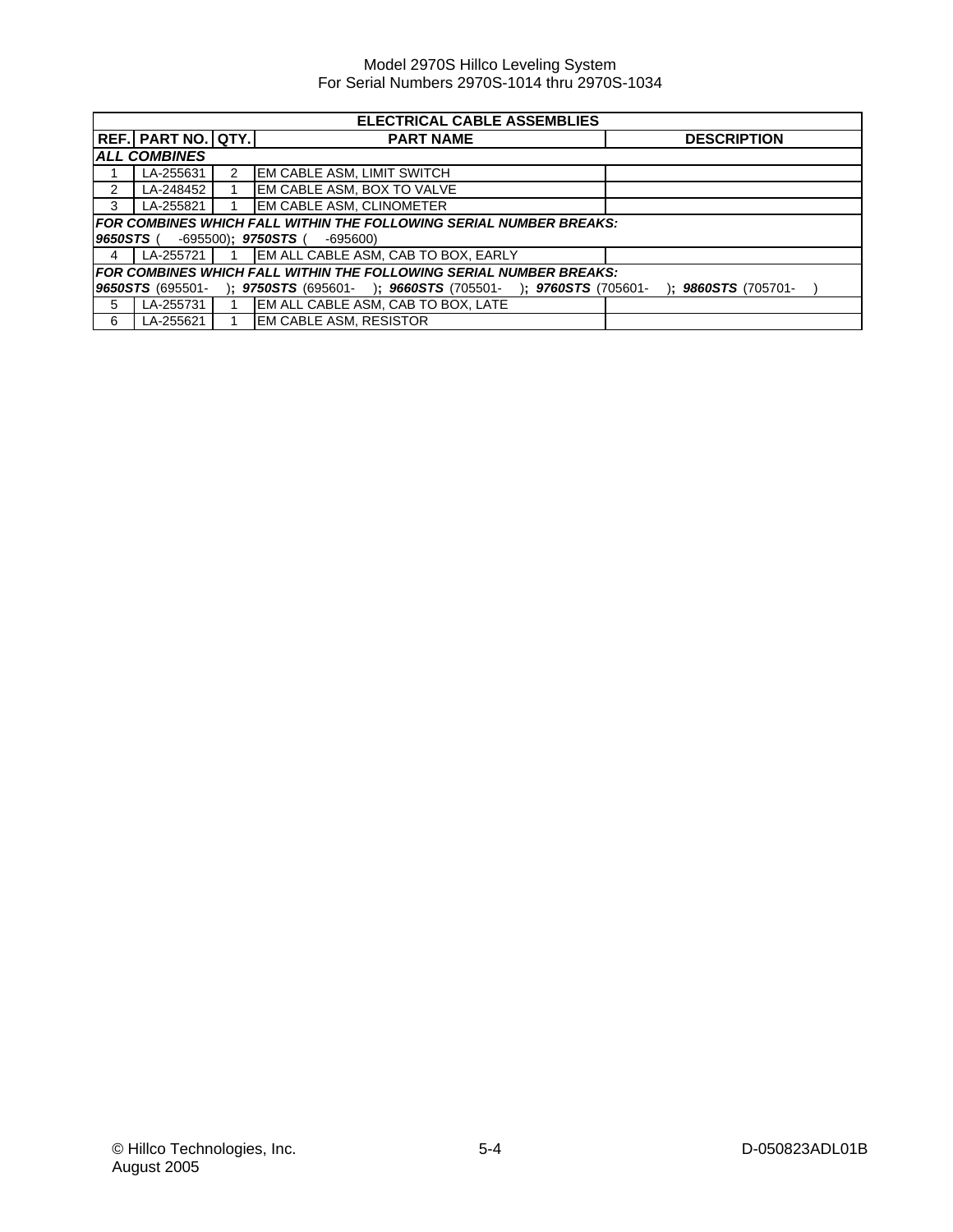## **6** *HYDRAULICS*

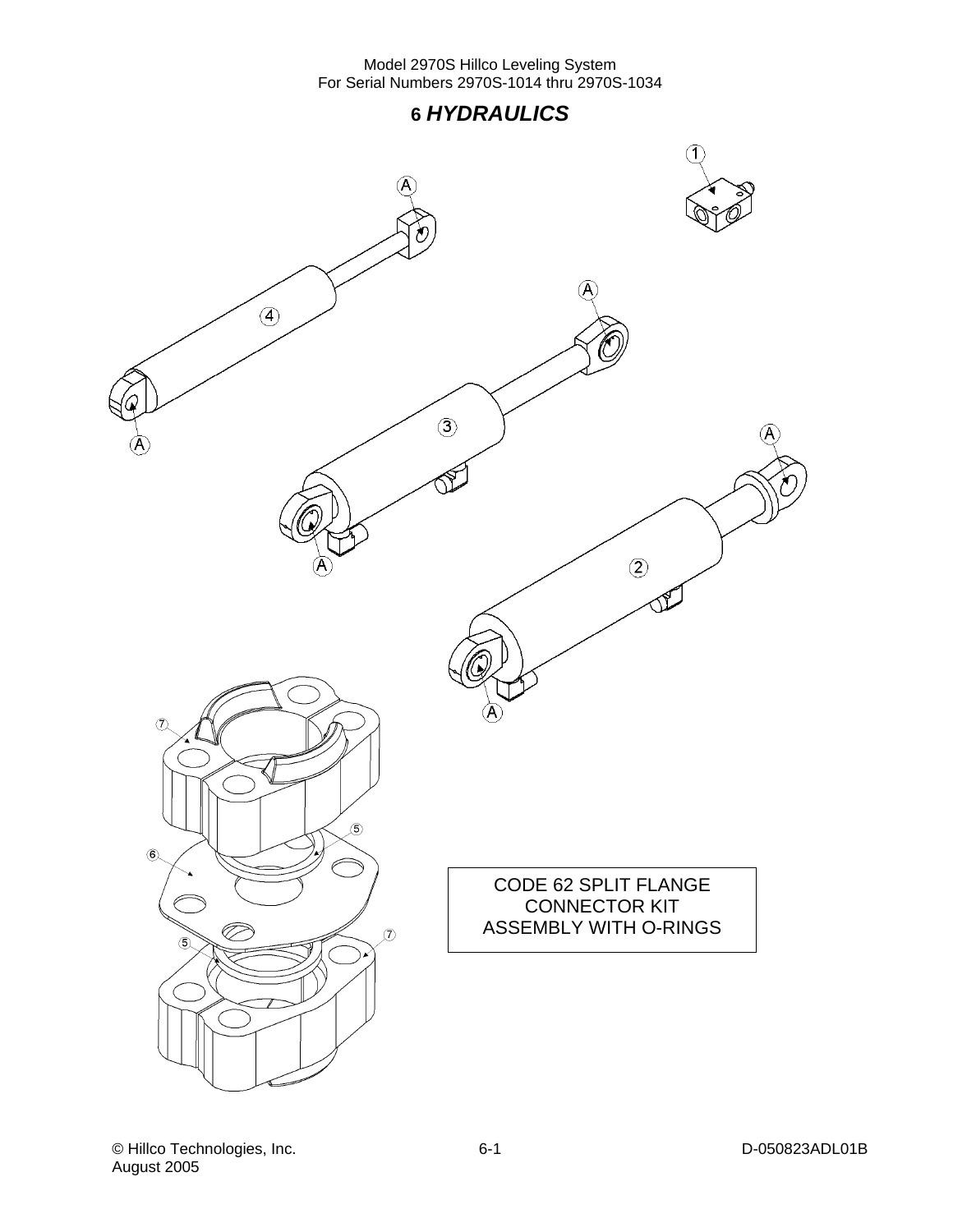|                | <b>HYDRAULIC COMPONENTS</b> |                |                                                    |                      |  |  |
|----------------|-----------------------------|----------------|----------------------------------------------------|----------------------|--|--|
| REF.           | PART NO.                    | QTY.           | <b>PART NAME</b>                                   | <b>DESCRIPTION</b>   |  |  |
| 1              | HC-138901                   | $\overline{2}$ | <b>VALVE, COUNTER BALANCE</b>                      |                      |  |  |
|                | HC-139161                   | $\mathcal{P}$  | CARTRIDGE, COUNTER BALANCE VALVE                   |                      |  |  |
| ٠.             | HC-139171                   | $\overline{2}$ | <b>BODY, COUNTER BALANCE VALVE</b>                 |                      |  |  |
| <b>NS</b>      | HC-140361                   | $\overline{2}$ | SEAL KIT, COUNTER BALACE VALVE                     |                      |  |  |
| 2              | HC-140312                   | $\overline{2}$ | <b>CYLINDER, MAIN LEVELING</b>                     |                      |  |  |
| <b>NS</b>      | HC-142451                   | $\overline{2}$ | SEAL KIT, MAIN LEVELING CYLINDER                   |                      |  |  |
| 3              | HC-140341                   | 1              | <b>CYLINDER, MASTER</b>                            |                      |  |  |
| <b>NS</b>      | HC-134201                   | 1              | <b>SEAL KIT, MASTER CYLINDER</b>                   |                      |  |  |
| 4              | HC-138581                   | 1              | <b>CYLINDER, SLAVE</b>                             |                      |  |  |
| <b>NS</b>      | HC-141281                   | 1              | SEAL KIT, SLAVE CYLINDER                           |                      |  |  |
|                |                             |                |                                                    |                      |  |  |
|                |                             |                | <b>CODE 62 SPLIT FLANGE CONNECTOR KIT ASSEMBLY</b> |                      |  |  |
| ASM            | HC-101843                   | $\mathfrak{p}$ | CODE 62 SLT FLNG CONNECTOR KIT WITH                | <b>FWD AND REAR</b>  |  |  |
|                |                             |                | O-RINGS                                            | PROPULSION HOSE      |  |  |
|                | ONE HC-101843 KIT INCLUDES: |                |                                                    |                      |  |  |
| 5              | HC-134911                   | 3              | O-RING, CODE 62 CONNECTOR                          |                      |  |  |
| 6              | HC-137891                   | 1              | PLATE, CODE 62                                     |                      |  |  |
| $\overline{7}$ | HC-137901                   | $\mathfrak{p}$ | CODE 62, #16 SPLIT FLANGE KIT (PAIR)               |                      |  |  |
| <b>NS</b>      | F-HC8-07C44                 | 4              | HC8 7/16 X 2-3/4 PLT                               |                      |  |  |
| NS.            | <b>F-HN8-07C</b>            | 4              | HN8 7/16-14                                        |                      |  |  |
|                |                             |                |                                                    |                      |  |  |
|                | <b>HYDRAULIC FASTENERS</b>  |                |                                                    |                      |  |  |
| REF.           | PART NO.                    | QTY.           | <b>PART NAME</b>                                   | <b>WHERE USED</b>    |  |  |
| A              | F-SSS-04F04                 | 8              | SCREW, SOCKET SET 1/4-28 X 1/4                     | <b>ALL CYLINDERS</b> |  |  |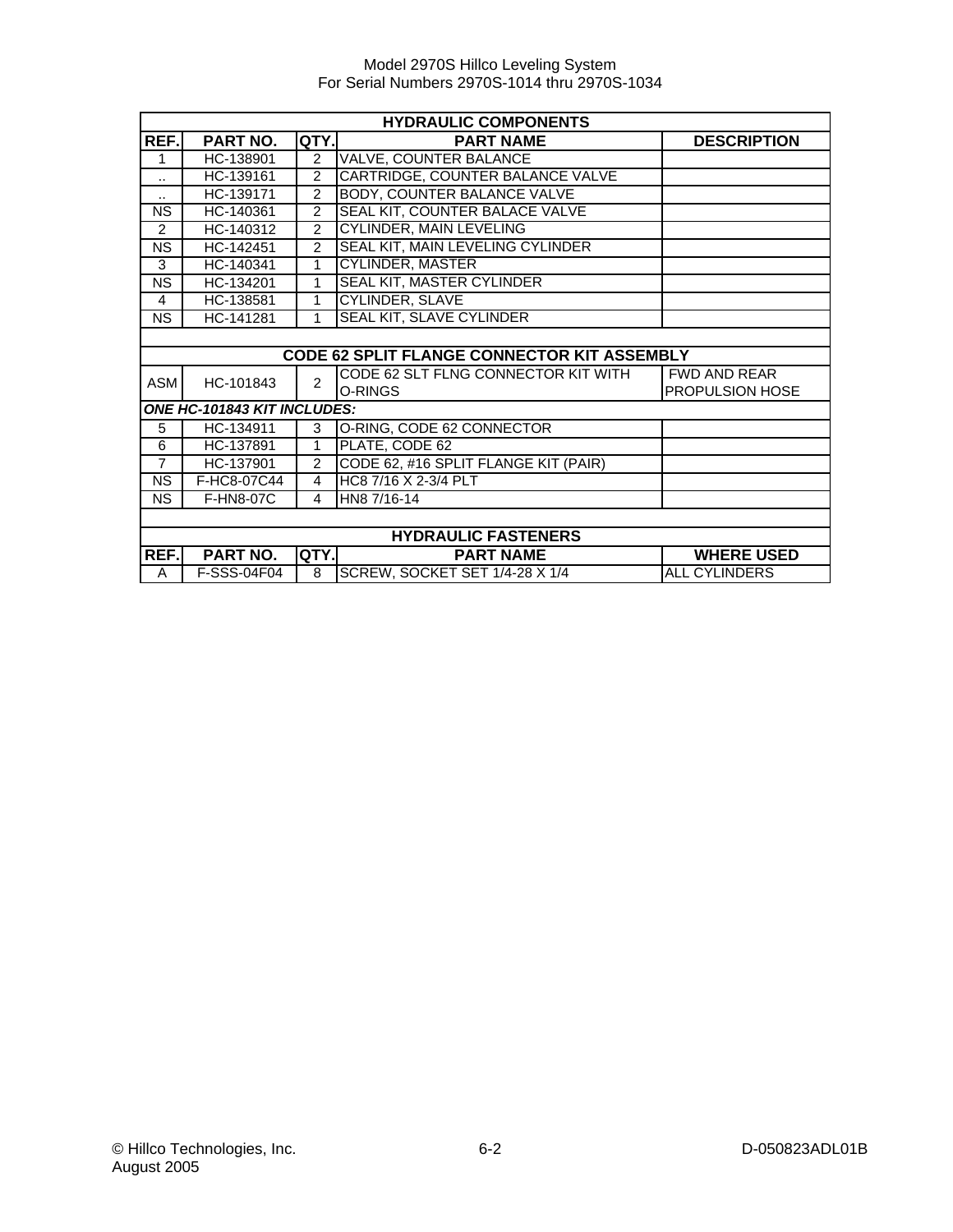## Model 2970S Hillco Leveling System For Serial Numbers 2970S-1014 thru 2970S-1034 *LEVELING AND HEADER TILT VALVES*

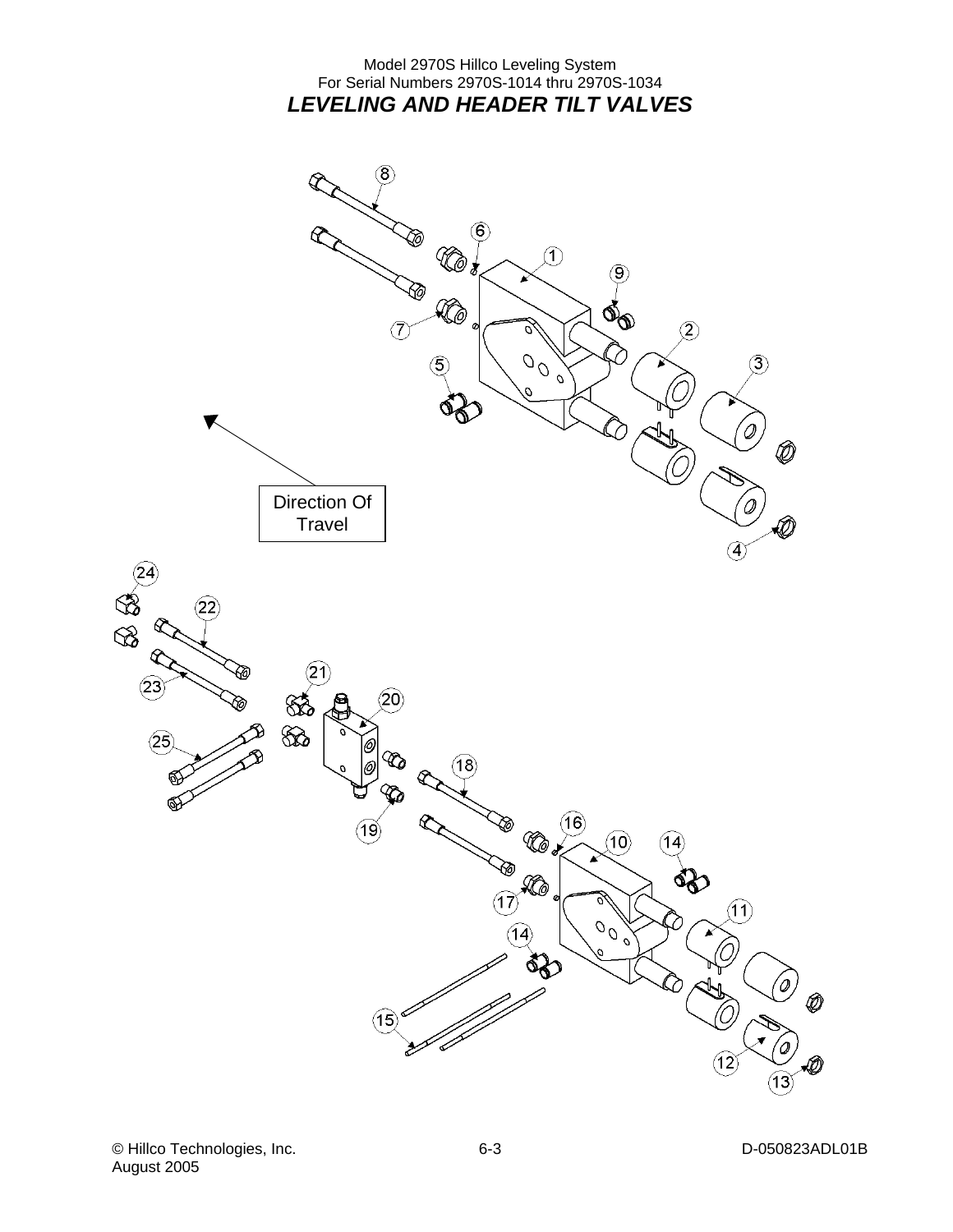|                | <b>LEVELING VALVE</b> |                |                                               |                                        |  |  |
|----------------|-----------------------|----------------|-----------------------------------------------|----------------------------------------|--|--|
| REF.           | <b>PART NO.</b>       | QTY.           | <b>PART NAME</b>                              | <b>DESCRIPTION</b>                     |  |  |
|                | HC-136511             | 1              | <b>LATERAL TILT VALVE</b>                     |                                        |  |  |
| 2              | HC-136561             | $\overline{2}$ | COILS                                         |                                        |  |  |
| 3              | HC-136571             | $\overline{2}$ | <b>COIL COVERS</b>                            |                                        |  |  |
| 4              | HC-136581             | $\overline{2}$ | <b>COIL COVER NUTS</b>                        |                                        |  |  |
| 5              | HC-136551             | 2              | <b>SHORT THROUGH TUBES</b>                    |                                        |  |  |
| 6              | LM-254541             | $\overline{2}$ | HM ORIFICE, LEVELING VALVE ( DRILLED TO 5/64) | NOT USED ON 60 SERIES COMBINES         |  |  |
| $\overline{7}$ | HA-S-6MF8MO           | $\overline{2}$ | #6 MORS X #8 MORB STRAIGHT                    |                                        |  |  |
| 8              | LA-139101             | 2              | 3/8"100RD 135" #6 FORS X #8 FORS              |                                        |  |  |
| 9              | HC-141491             | $\overline{2}$ | PLUG. TUBE                                    |                                        |  |  |
|                |                       |                |                                               |                                        |  |  |
|                |                       |                | <b>HEADER TILT VALVE</b>                      |                                        |  |  |
| REF.           | <b>PART NO.</b>       | QTY.           | <b>PART NAME</b>                              | <b>DESCRIPTION</b>                     |  |  |
| 10             | HC-136511             | 1              | <b>LATERAL TILT VALVE</b>                     |                                        |  |  |
| 11             | HC-136561             | $\overline{2}$ | <b>COILS</b>                                  |                                        |  |  |
| 12             | HC-136571             | 2              | <b>COIL COVERS</b>                            |                                        |  |  |
| 13             | HC-136581             | $\overline{2}$ | <b>COIL COVER NUTS</b>                        |                                        |  |  |
| 14             | HC-136551             | 4              | <b>SHORT THROUGH TUBES</b>                    |                                        |  |  |
| 15             | LP-248471             | 3              | ALL THREAD, B7, 1/4-20 X 15.625, PLATED       |                                        |  |  |
| 16             | LM-254541             | $\overline{2}$ | HM ORIFICE, TRIM VALVE ( DRILLED TO .040 )    |                                        |  |  |
| 17             | HA-S-4MF8MO           | 2              | #4 MORS X #8 MORB ADAPTER                     |                                        |  |  |
| 18             | LA-139111             | 2              | 1/4" 100R2 83-1/2 IN #4FORS X #4FORS          |                                        |  |  |
| 19             | HA-S-4MF4MO           | $\overline{2}$ | #4MORB X #4MORS STRAIGHT                      |                                        |  |  |
| 20             | HC-138691             | 1              | MANIFOLD, RELIEF VALVE                        |                                        |  |  |
| 21             | HA-T-4MF4MO           | $\overline{2}$ | #4 MORB X #4 MORS STR THREAD RUN TEE          |                                        |  |  |
| 22             | LA-139531             | 1              | 1/4" 100R2 295 IN #4FORS X #6FORS             | SLAVE CYLINDER ROD TO RELIEF VALVE #2  |  |  |
| 23             | LA-139541             | 1              | 1/4" 100R2 309 IN #4FORS X #6FORS             | SLAVE CYLINDER BASE TO RELIEF VALVE #1 |  |  |
| 24             | HA-L-4MF6MO           | $\overline{2}$ | #4 MORS X #6 MORB 90 DEG                      | <b>SLAVE CYLINDER</b>                  |  |  |
| 25             | LA-139141             |                | 1/4" 100R2 114-1/2 IN #4FORS X #4FORS         | <b>RELIEF VALVE #1 TO MASTER BASE</b>  |  |  |
| 25             | LA-139141             | 1              | 1/4" 100R2 114-1/2 IN #4FORS X #4FORS         | <b>RELIEF VALVE #2 TO MASTER ROD</b>   |  |  |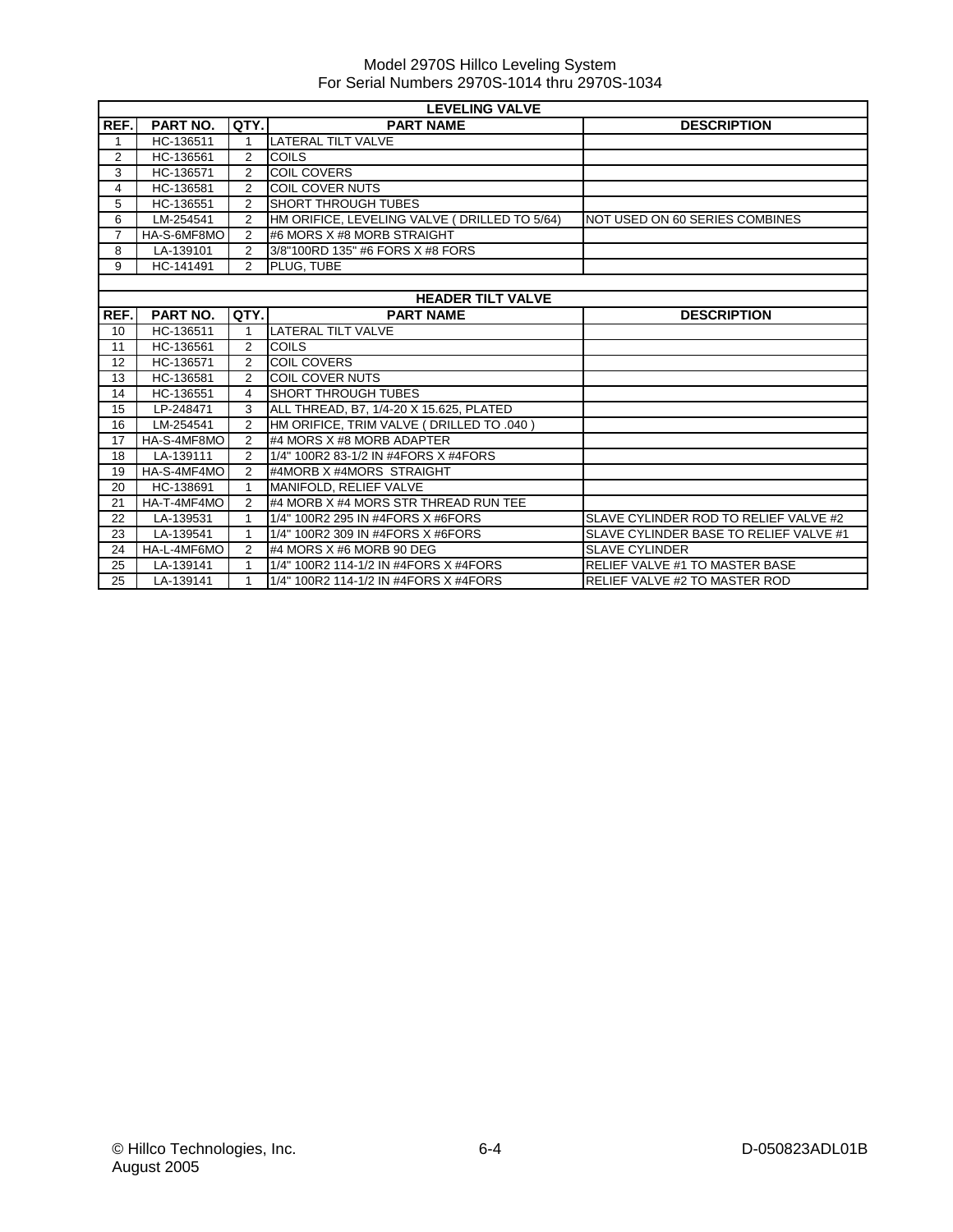## Model 2970S Hillco Leveling System For Serial Numbers 2970S-1014 thru 2970S-1034 *HYDRAULIC HOSES*

|           | <b>LEVELING</b> |                |                                                                           |                                                        |  |  |  |  |
|-----------|-----------------|----------------|---------------------------------------------------------------------------|--------------------------------------------------------|--|--|--|--|
| REF.      | <b>PART NO.</b> | QTY.           | <b>PART NAME</b>                                                          | <b>WHERE USED</b>                                      |  |  |  |  |
| NS.       | LA-138981       | 2              | 3/8" 100R2 59IN #6FORS X #6FORS                                           | LEFT OR RIGHT POCV#2 TO<br><b>RIGHT/LEFT ROD FRONT</b> |  |  |  |  |
| NS.       | LA-252151       | 2              | 1/4" 100R2 17-1/2 IN #6 FORS X #6 FORS                                    | LEFT OR RIGHT POCV#3 TO<br><b>RIGHT/LEFT ROD REAR</b>  |  |  |  |  |
|           |                 |                | <b>HYDROSTAT</b>                                                          |                                                        |  |  |  |  |
| <b>NS</b> | LA-140382       | 1              | 1100R1568 IN CODE 62 SLT FLNG 180DEG X<br>CODE 62 SPLT FLNG STR           | <b>HYDROSTAT FRONT</b>                                 |  |  |  |  |
| <b>NS</b> | LA-140392       | 1              | 1100R1558 IN CODE 62 SLT FLNG 180DEG X<br>CODE 62 SPLT FLNG STR           | <b>HYDROSTAT REAR</b>                                  |  |  |  |  |
| NS.       | LA-140401       | 1              | 3/4 100R1 HOSE 38-1/2 IN #12 MORS X #12<br>FORS 45 DEG                    | <b>HYDRO MOTOR CASE DRAIN</b>                          |  |  |  |  |
| NS.       | HC-101843       | $\mathfrak{p}$ | CODE 62 SLT FLNG CONNECTOR KIT WITH<br>O-RINGS                            | **SEE HYDRAULIC PAGE 6-2                               |  |  |  |  |
|           |                 |                | <b>GREASE</b>                                                             |                                                        |  |  |  |  |
| NS.       | LA-138941       | 1              | 3/16 R1 GREASE HOSE 22-3/4 IN 1/8 MPT X 1/8<br><b>MPT</b>                 | MASTER BASE TO BH #4                                   |  |  |  |  |
| <b>NS</b> | LA-138951       | 1              | 3/16 R1 GREASE HOSE 40 IN 1/8 MPT X 1/8 MPTIRH MAIN LEN CYL BASE TO BH #1 |                                                        |  |  |  |  |
| <b>NS</b> | LA-138962       | 1              | 3/16 R1 GREASE HOSE 61 IN 1/8 MPT X 1/8 MPTIMAIN PVT TO BH #3             |                                                        |  |  |  |  |
| <b>NS</b> | LA-138971       | 1              | 3/16 R1 GREASE HOSE 94-1/2 IN 1/8 MPT X 1/8<br><b>MPT</b>                 | LH MAIN LEV CYL BASE TO BH #2                          |  |  |  |  |
|           |                 |                | <b>BRAKES</b>                                                             |                                                        |  |  |  |  |
| <b>NS</b> | LA-130371       | $\overline{2}$ | #4 TITE FLEX W / #4 FORS X #4 MORS (31 IN)                                |                                                        |  |  |  |  |
| <b>NS</b> | HA-133131       | $\overline{2}$ | <b>TEFLON O-RING</b>                                                      |                                                        |  |  |  |  |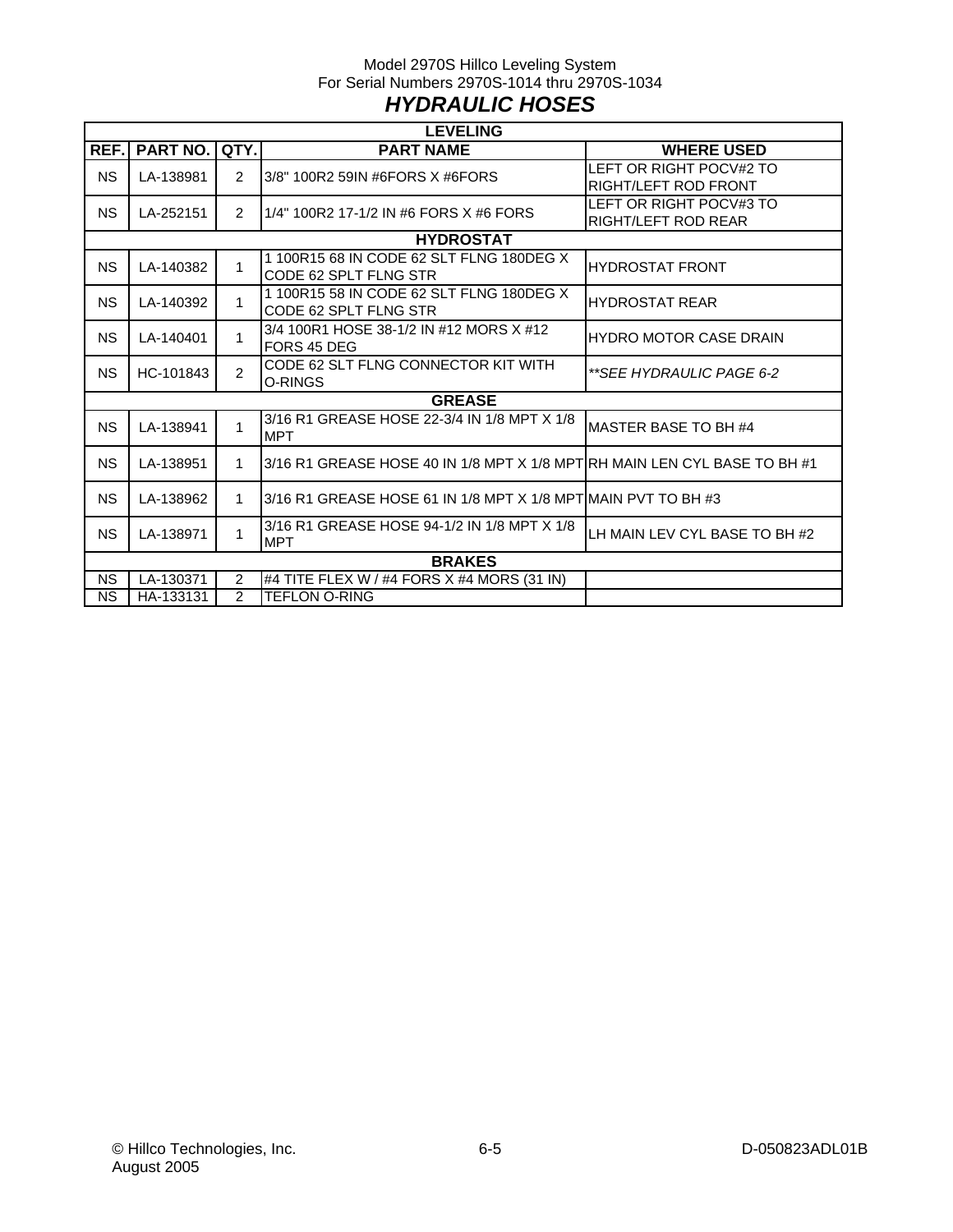## Model 2970S Hillco Leveling System For Serial Numbers 2970S-1014 thru 2970S-1034 *HYDRAULIC ADAPTERS*

| <b>MAIN CYLINDERS</b>             |                 |                |                                                   |                                                   |  |  |  |  |
|-----------------------------------|-----------------|----------------|---------------------------------------------------|---------------------------------------------------|--|--|--|--|
| REF.                              | PART NO.        | QTY.           | <b>PART NAME</b>                                  | <b>WHERE USED</b>                                 |  |  |  |  |
| <b>NS</b>                         | HA-L-6MF6MO     | $\overline{4}$ | #6 MORS X #6 MORB 90 DEG                          | POCV #2,#3 LEFT & RIGHT                           |  |  |  |  |
| <b>NS</b>                         | HA-K-6MF6MO     | $\overline{2}$ | #6 MORB X #6 MORS BRANCH TEE                      | LEFT AND RIGHT LEV CYL ROD                        |  |  |  |  |
| <b>NS</b>                         | HA-L-6MO6MO     | $\overline{2}$ | #6 MORB X #6 MORB 90 DEG                          | POCV #1 LEFT AND RIGHT LEV CYL<br><b>BASE</b>     |  |  |  |  |
| <b>NS</b>                         | HA-M-6FF6MF     | $\overline{2}$ | #6 FORS X #6 MORS SWIVEL NUT<br><b>RUN TEE</b>    | LEFT MAIN LEV CYL ROD/ LEFT POCV<br>#2            |  |  |  |  |
| <b>NS</b>                         | HA-L-6FF6MF     | 3              | #6 FORS X #6 MORS 90 DEG                          | LEFT AND RIGHT LEV CYL ROD                        |  |  |  |  |
| <b>NS</b>                         | HA-L-6FF6MF     | 1              | #6 MORS X #6 FORS 90 DEG                          | <b>RIGHT LOWER POCV #2</b>                        |  |  |  |  |
| <b>MASTER AND SLAVE CYLINDERS</b> |                 |                |                                                   |                                                   |  |  |  |  |
| <b>NS</b>                         | HA-L-4MF6MO     | $\overline{2}$ | #4 MORS $X$ #6 MORB 90 DEG                        | MASTER CYLINDER ROD AND BASE                      |  |  |  |  |
| <b>NS</b>                         | HA-L-4MF6MO     | $\overline{2}$ | #4 MORS $X$ #6 MORB 90 DEG                        | SLAVE CYLINDER ROD AND BASE                       |  |  |  |  |
| <b>GREASE FITTINGS</b>            |                 |                |                                                   |                                                   |  |  |  |  |
| <b>NS</b>                         | HA-S-2FP2MN     | 4              | 1/8" NPSM X 1/8" FPT BULKHEAD<br><b>CONNECTOR</b> | <b>GREASE BULKHEAD MOUNT</b>                      |  |  |  |  |
| <b>NS</b>                         | HA-NJ-2FN       | 4              | 1/8" NPSM BULKHEAD LOCKNUT                        | <b>BULKHEAD CONNECTOR</b>                         |  |  |  |  |
| NS.                               | HC-138011       | 4              | 1/4-28 STRAIGHT ZERK                              | ALL GREASE LINES                                  |  |  |  |  |
| <b>NS</b>                         | HA-L-2FP2MP     | 1              | 1/8 NPT 90 STREET EL                              | <b>MAIN PIVOT PIN</b>                             |  |  |  |  |
| <b>NS</b>                         | HC-135771       | 3              | 1/4-28 MALE X 1/8 FPT 90 DEG                      | MASTER CYLINDER BASE, MAIN LEV<br><b>CYL BASE</b> |  |  |  |  |
|                                   | <b>OPTIONAL</b> |                |                                                   |                                                   |  |  |  |  |
| <b>NS</b>                         | HA-S-4MF8MO     | 1              | #8 MORB X #4 MORS STRAIGHT                        |                                                   |  |  |  |  |
| <b>NS</b>                         | HA-E-6MF        | $\overline{2}$ | #6 MORS PLUG                                      |                                                   |  |  |  |  |
| <b>NS</b>                         | HA-E-4MF        | $\overline{2}$ | #4 MORS PLUG                                      |                                                   |  |  |  |  |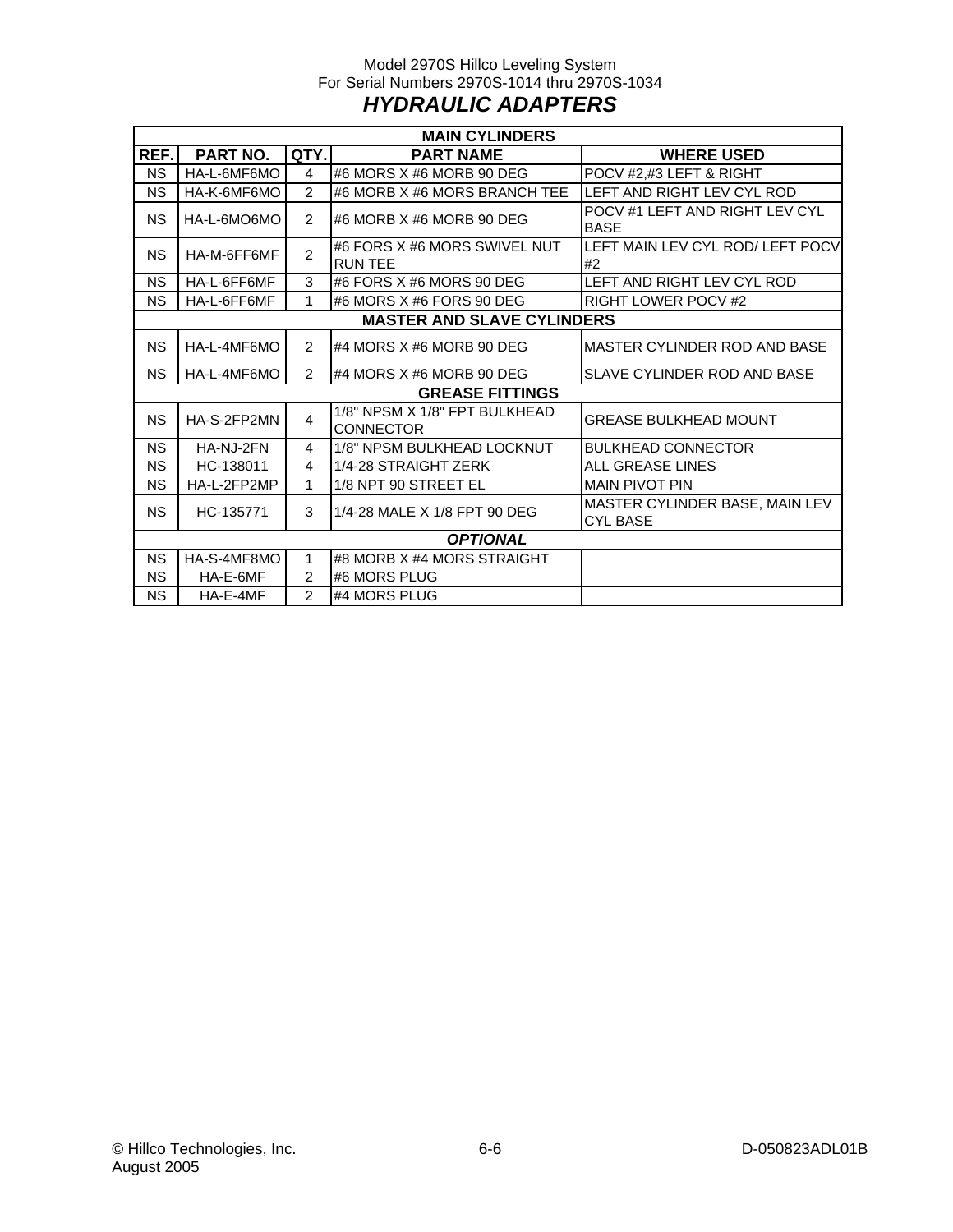## **7** *MISCELLANEOUS*

| <b>DECALS AND LITERATURE</b> |                                             |                |                                                     |                                                  |  |  |  |  |  |  |
|------------------------------|---------------------------------------------|----------------|-----------------------------------------------------|--------------------------------------------------|--|--|--|--|--|--|
| REF.                         | PART NO.                                    | QTY.           | <b>PART NAME</b>                                    | <b>DESCRIPTION</b>                               |  |  |  |  |  |  |
| <b>NS</b>                    | LL20-100782                                 | $\mathbf{1}$   | CAUTION LEVELING SYSTEM CAB WINDOW IN CAB           |                                                  |  |  |  |  |  |  |
| <b>NS</b>                    | LL20-100783                                 | 4              | DANGER, CRUSHING HAZARD                             | 4-RT & LT UC (FRONT AND<br>BACK)                 |  |  |  |  |  |  |
| <b>NS</b>                    | LL20-100784                                 | $\overline{2}$ | DECAL, DANGER PINCH POINT                           | RH & LH UPPER TRANS FACE<br><b>PLT</b>           |  |  |  |  |  |  |
| <b>NS</b>                    | LL20-100786                                 | 1              | <b>WARNING ELECTRONIC</b><br><b>CRUSHING HAZARD</b> | UNDERCARRIAGE FRONT                              |  |  |  |  |  |  |
| <b>NS</b>                    | LL20-100786                                 | 1              | <b>WARNING ELECTRONIC</b><br><b>CRUSHING HAZARD</b> | FRONT OF CONTROL BOX                             |  |  |  |  |  |  |
| <b>NS</b>                    | LL20-100788                                 | $\overline{2}$ | DANGER HYDRAULIC HAZARD                             | 1- EA MAIN CYLINDER (INST)                       |  |  |  |  |  |  |
| <b>NS</b>                    | LL-133741                                   | 1              | LABEL, GREASE 50 HRS                                | OC BULKHEAD                                      |  |  |  |  |  |  |
| <b>NS</b>                    | LL-133741                                   | $\overline{2}$ | LABEL, GREASE 50 HRS                                | MAIN LEV CYL BOTTOM (RH &<br>LH)                 |  |  |  |  |  |  |
| $N\overline{S}$              | LL-133741                                   | $\mathbf{1}$   | LABEL, GREASE 50 HRS                                | <b>MASTER CYLINDER ROD</b>                       |  |  |  |  |  |  |
| $\overline{\text{NS}}$       | LL-133741                                   | $\overline{2}$ | LABEL, GREASE 50 HRS                                | REAR AXLE, LEFT AND RIGHT                        |  |  |  |  |  |  |
| <b>NS</b>                    | LL-141301                                   | $\overline{c}$ | <b>DECAL, SIDEHILL LEVELING</b><br><b>SYSTEM</b>    | SIDE OF COMBINE                                  |  |  |  |  |  |  |
| <b>NS</b>                    | LL-142311                                   | $\overline{2}$ | DECAL, HEADER ANGLE/FEEDER<br><b>ARM STOP</b>       | <b>TRANSITION SIDE PLATES</b>                    |  |  |  |  |  |  |
| <b>NS</b>                    | D-050823ADL01B                              | 1              | <b>MANUAL, PARTS</b>                                |                                                  |  |  |  |  |  |  |
| <b>NS</b>                    | D-040820CLA01C                              | 1              | <b>MANUAL, OPERATION</b>                            |                                                  |  |  |  |  |  |  |
| <b>NS</b>                    | MANUAL, INSTALLATION<br>D-050420LJH01A<br>1 |                |                                                     |                                                  |  |  |  |  |  |  |
|                              |                                             |                |                                                     |                                                  |  |  |  |  |  |  |
|                              |                                             |                | <b>HOSE CLAMPS AND FASTENERS</b>                    |                                                  |  |  |  |  |  |  |
| <b>NS</b>                    | MC-137521                                   | $\overline{2}$ | TANDEM CLAMPING HALVES<br><b>BEHRINGER (PAIR)</b>   | <b>HYDROSTAT HOSES</b>                           |  |  |  |  |  |  |
| <b>NS</b>                    | MC-137531                                   | $\overline{c}$ | COVER PLATE W/ 5/16 HOLE<br>(BEHRINGER)             | <b>HYDROSTAT HOSES</b>                           |  |  |  |  |  |  |
| <b>NS</b>                    | F-HCF-08M090F                               | $\overline{2}$ | FLHC-8.8 M8 X 1.25 X 90 PPT                         | BEHRINGER CLAMP FOR<br><b>HYDRO HOSES</b>        |  |  |  |  |  |  |
| <b>NS</b>                    | F-HNF-08MF                                  | $\overline{2}$ | FLHN-8.8 M8 X 1.25 PLT                              | <b>BEHRINGER CLAMP FOR</b><br><b>HYDRO HOSES</b> |  |  |  |  |  |  |
| <b>NS</b>                    | F-HCF-10M035E                               | $\overline{2}$ | FLHC-10.9 M10 X 1.50 X 35 PLT                       | CLAMP, GREASE LINES/ TRIM<br><b>HOSES</b>        |  |  |  |  |  |  |
| <b>NS</b>                    | F-HNS-10ME                                  | 2              | HN-10.9 M10 X 1.5 STOVER PLT                        | <b>CLAMP, GREASE LINES/TRIM</b><br><b>HOSES</b>  |  |  |  |  |  |  |
| <b>NS</b>                    | MC-135631                                   | $\overline{c}$ | CLAMP, HOSE 1-1/2 R/C W 3/8<br><b>HOLE</b>          | <b>CLAMP, GREASE LINES/ TRIM</b><br><b>HOSES</b> |  |  |  |  |  |  |
| <b>NS</b>                    | HC-142051<br>1                              |                | SLEEVE, ABRASION, E-BRAKE<br>CABLE 36"              | SLEEVE, E-BRAKE CABLE                            |  |  |  |  |  |  |
| <b>NS</b>                    | HC-142061<br>1                              |                | SLEEVE, ABRASION, SHIFT CABLE<br>36"                | SLEEVE, ABRASION, SHIFT<br>CABLE                 |  |  |  |  |  |  |
| <b>NS</b>                    | $\mathbf{1}$<br>HC-139221                   |                | CLAMP, 1/4" TUBE TANDEM (PAIR) BRAKE LINES          |                                                  |  |  |  |  |  |  |
| <b>NS</b>                    | $\overline{c}$<br>HC-139231                 |                | CLAMP, COVER PLATE FOR 1/4"<br><b>TUBE CLAMP</b>    | <b>BRAKE LINES</b>                               |  |  |  |  |  |  |
| NS.                          | MC-136011                                   | 2              | CLAMP R/C 3/8 H 3/4 T                               | <b>BRAKE LINES</b>                               |  |  |  |  |  |  |
| <b>NS</b>                    | F-HNF-08ME                                  | $\overline{2}$ | FLHN-10.9 M8 X 1.25 PLT                             | <b>BRAKELINE CLAMPS (MC-</b><br>136011)          |  |  |  |  |  |  |
| <b>NS</b>                    | F-HCF-8M020E                                | 2              | FLHC-10.9 M8 X 1.25 X 20 PLT                        | <b>BRAKELINE CLAMPS (MC-</b><br>136011)          |  |  |  |  |  |  |
| NS.                          | F-HNF-08ME                                  | 1              | FLHN- 10.9 M8 X 1.25 PLT                            | <b>BRAKELINE TANDEM CLAMP</b>                    |  |  |  |  |  |  |
| <b>NS</b>                    | F-HCF-8M020E                                | 1              | FLHC- 10.9 M8 X 1.25 X 50 PLT                       | BRAKELINE TANDEM CLAMP                           |  |  |  |  |  |  |